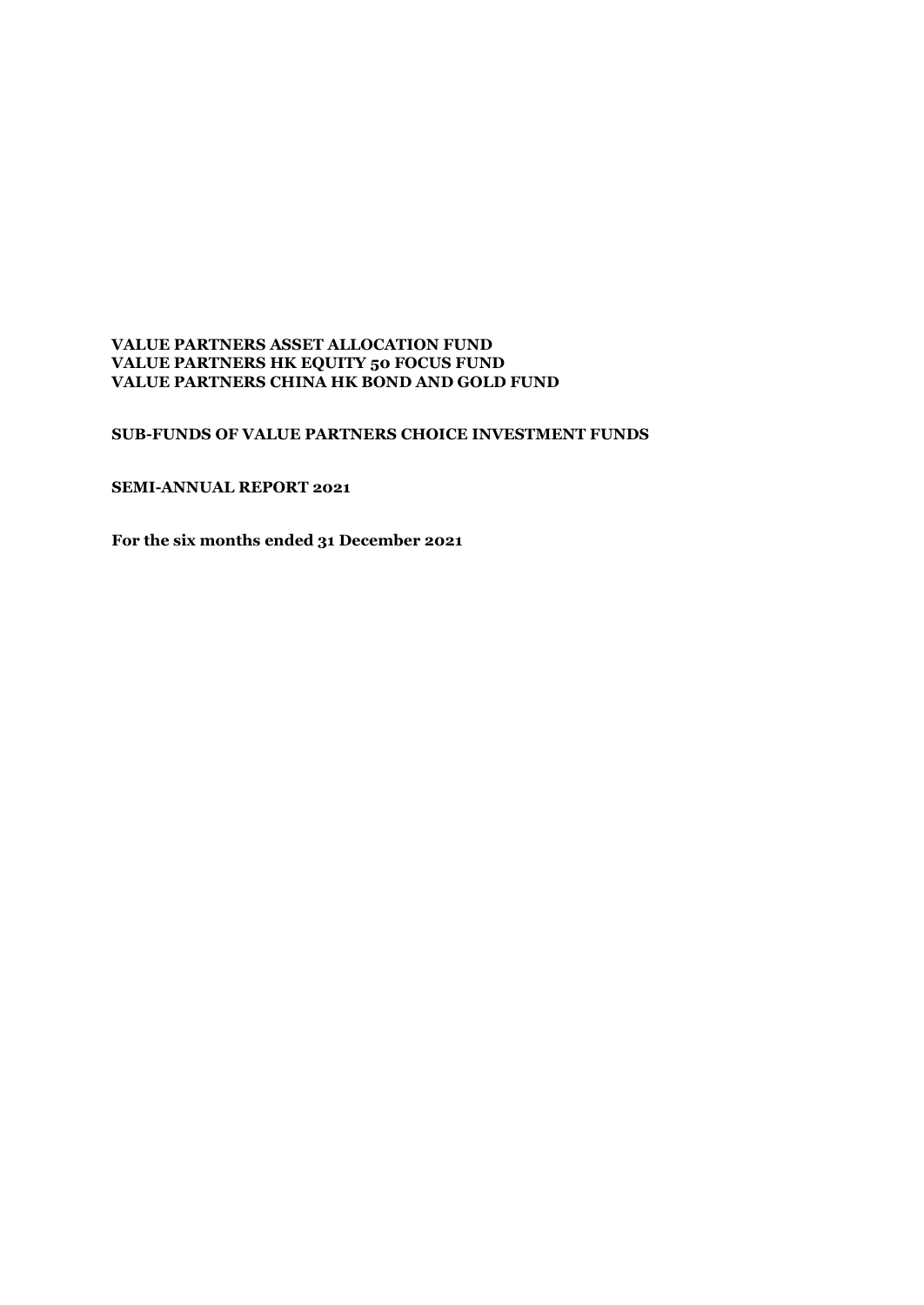- VALUE PARTNERS ASSET ALLOCATION FUND

- VALUE PARTNERS HK EQUITY 50 FOCUS FUND

- VALUE PARTNERS CHINA HK BOND AND GOLD FUND

### **Contents**

|                                                                            | <b>Pages</b> |
|----------------------------------------------------------------------------|--------------|
| General information                                                        | $\mathbf{1}$ |
| Manager's report                                                           | $2 - 7$      |
| Statement of financial position (unaudited)                                | $8 - 9$      |
| Statement of comprehensive income (unaudited)                              | $10 - 11$    |
| Statement of changes in net assets attributable to unitholders (unaudited) | $12 - 13$    |
| Statement of cash flows (unaudited)                                        | $14 - 15$    |
| Investment portfolio (unaudited)                                           |              |
| - Value Partners Asset Allocation Fund                                     | 16           |
| - Value Partners HK Equity 50 Focus Fund                                   | $17 - 19$    |
| - Value Partners China HK Bond and Gold Fund                               | $20 - 21$    |
| Investment portfolio movement (unaudited)                                  |              |
| - Value Partners Asset Allocation Fund                                     | 22           |
| - Value Partners HK Equity 50 Focus Fund                                   | 22           |
| - Value Partners China HK Bond and Gold Fund                               | 23           |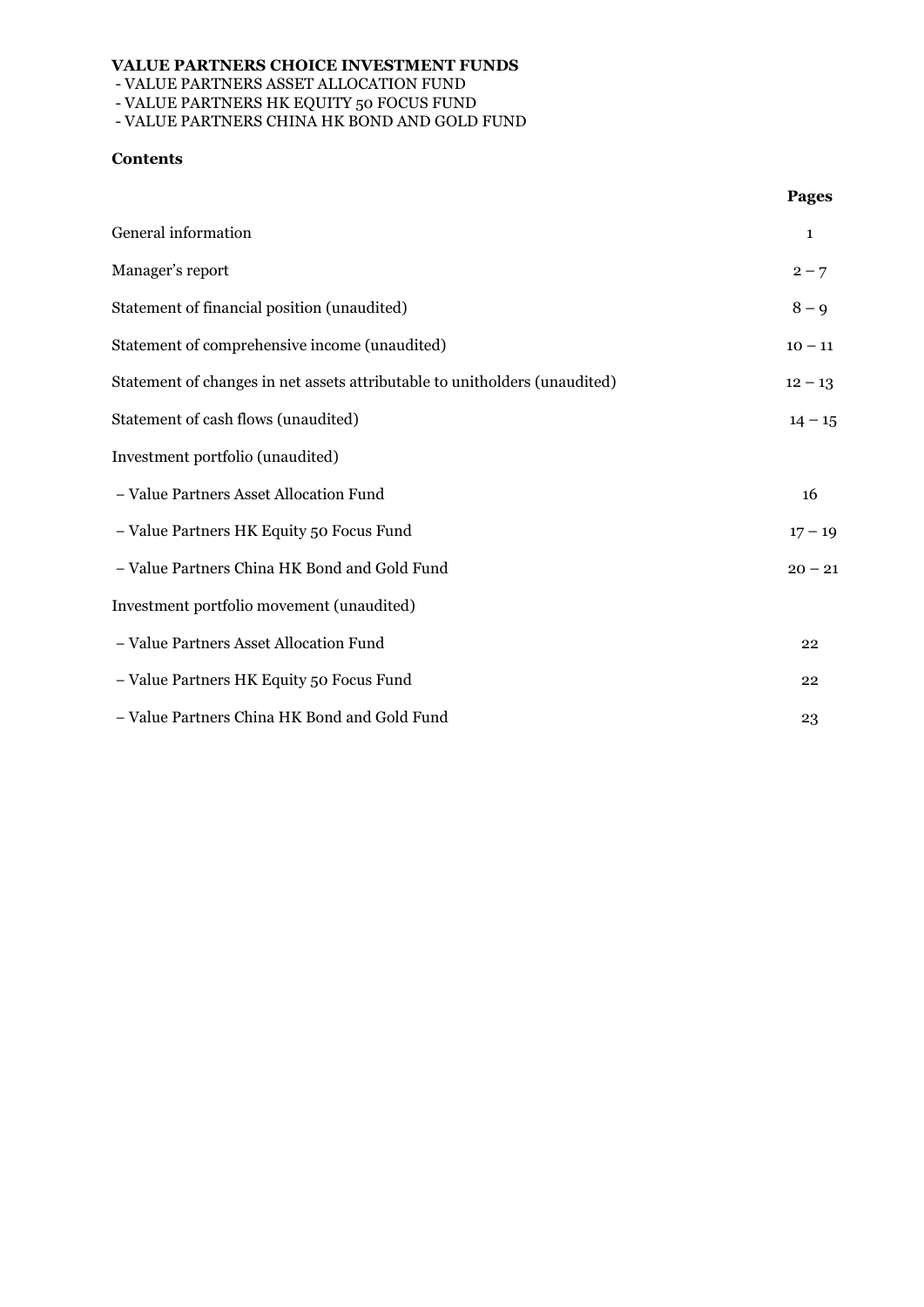- VALUE PARTNERS ASSET ALLOCATION FUND

- VALUE PARTNERS HK EQUITY 50 FOCUS FUND

- VALUE PARTNERS CHINA HK BOND AND GOLD FUND

#### **GENERAL INFORMATION**

#### **Manager**

Value Partners Hong Kong Limited 43rd Floor, The Center 99 Queen's Road Central Hong Kong

#### **Directors of the Manager**

Dato' Seri Cheah Cheng Hye Mr. So Chun Ki Louis Mr. Ho Man Kei, Norman

### **Trustee, Registrar, Administrator and Custodian**

HSBC Institutional Trust Services (Asia) Limited 1 Queen's Road Central Hong Kong

#### **Auditor**

PricewaterhouseCoopers 22nd Floor, Prince's Building 10 Chater Road Central Hong Kong

#### **Legal Advisor**

Deacons 5th Floor, Alexandra House 18 Chater Road Central Hong Kong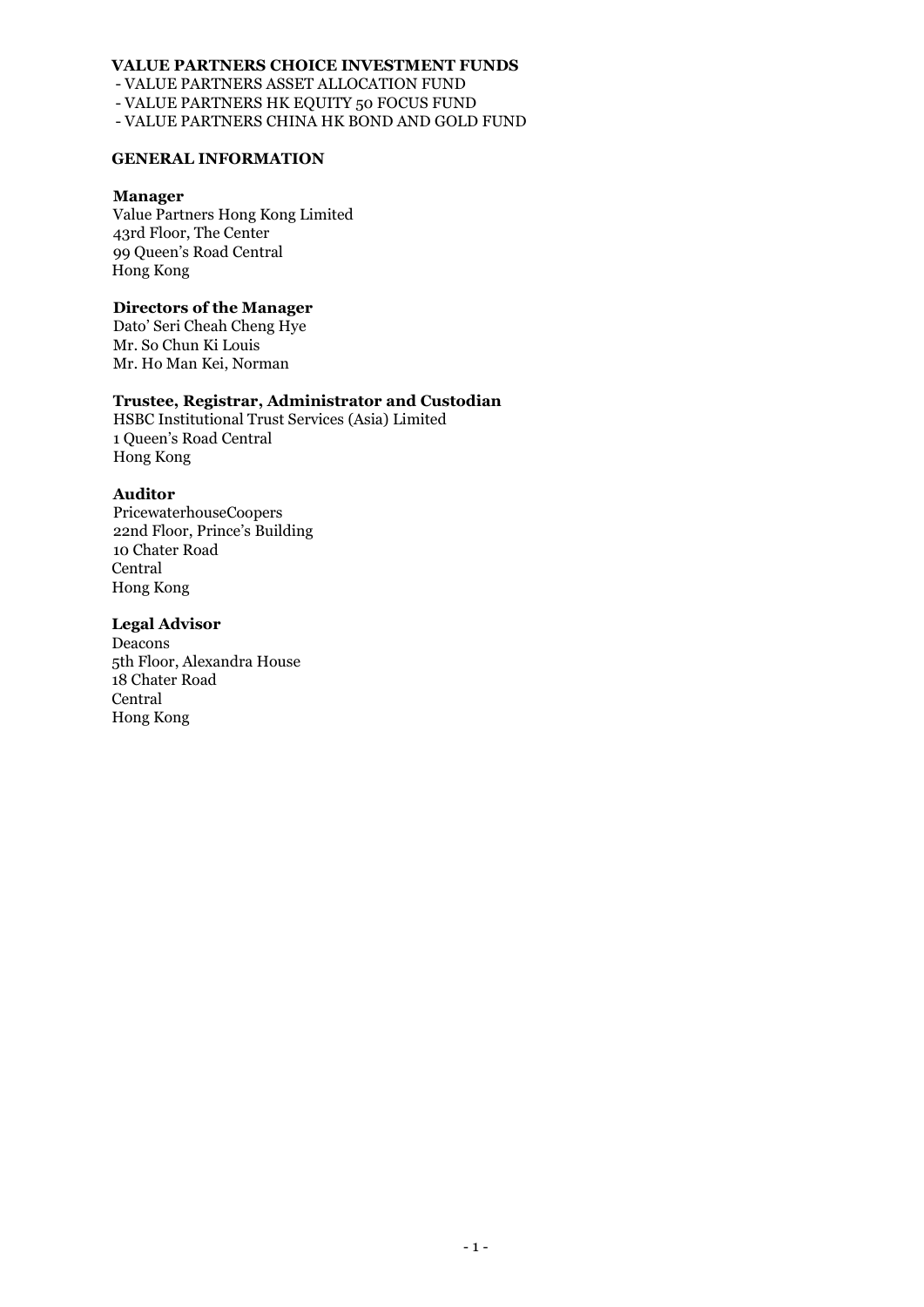- VALUE PARTNERS ASSET ALLOCATION FUND

- VALUE PARTNERS HK EQUITY 50 FOCUS FUND

- VALUE PARTNERS CHINA HK BOND AND GOLD FUND

#### **MANAGER'S REPORT**

### **VALUE PARTNERS ASSET ALLOCATION FUND**

It was a challenging second half for China's financial markets, driven by regulatory overhang, concerns over China's property sector and the emergence of a new Covid variant. By the end of December 2021, the Fund generated a 17.9% return since inception and declined 10.8% in the second half of 2021. In comparison, the reference benchmark (50% FTSE MPF HK + 25% Markit iBoxx ALBI HK + 25% HK 3M HIBOR) performed 14.3% and -9.9% over the same periods, respectively.

### **A lackluster year driven by regulatory headwinds and weaker demand**

During the first half of the year, while China was on track with its continued recovery, investors began to be wary of growth normalization and inflation. Market sentiment was dented in the second half of the year when regulations started to target various sectors, making investors worry about their impact on companies' long-term outlook. In addition, the unfolding of property developers' credit events exacerbated sentiment, making investors worry about potential systemic risks in the sector.

Heading towards the fourth quarter, sentiment remained subdued with unexciting third quarter earnings results. There was a divergence in earnings growth, where upstream companies reported strong earnings growth on the back of rising commodity prices, while earnings and margins of downstream companies, especially in the consumer space, squeezed amid weaker-than-expected demand and inflation. The new Omicron variant that appeared in the fourth quarter was an additional factor that dragged the recovery expectations.

### **Pro-growth policies to support economic stability in 2022**

In response to offset demand contraction and supply shocks, we are seeing signs that the government is taking a more pro-growth policy approach as growth stability is the key policy agenda in 2022, with a GDP growth target of "above 5%". During the annual Central Economic Work Conference in December, China's top leaders revealed a pro-growth stance that the country will implement a combination of proactive fiscal and prudent monetary policies. It was immediately followed by the PBOC's 50bp RRR cut and rates cut on its one-year loan prime rate. China's financial regulators have also encouraged banks to provide loans for M&A in the property market, which we expect should ease sentiment towards the sector.

At the same time, sectors that are supported by policy tailwinds continued. The government has pledged to implement new tax policies, strengthen support for small- and medium-sized enterprises and guide financial institutions to ramp up support for technological innovation and green development.

#### **Sino-US tensions – Mutual benefits should bring both sides back together in the long run**

On the geopolitical front, the long-awaited virtual meeting between US President Biden and China's leader Xi Jinping in November did not bear immediate or concrete breakthroughs in the ongoing tensions between the two countries. However, both sides took the opportunity to negotiate and move away from any disputes that had lasted for a while. Progress will take time, but we expect the renewed cooperation or even a fresh partnership between China and the US remains a logical and compelling solution to the problems faced by both.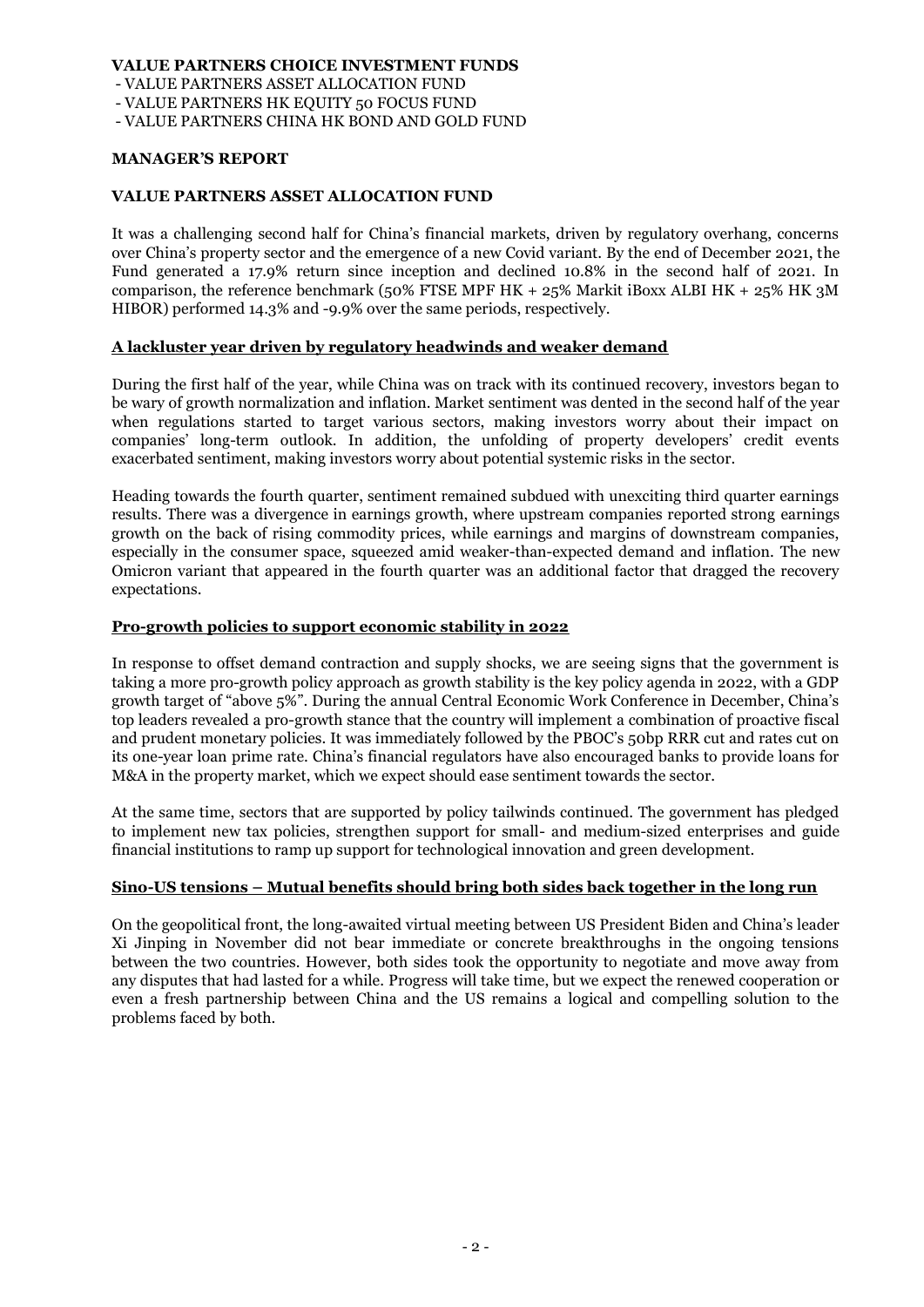- VALUE PARTNERS ASSET ALLOCATION FUND

- VALUE PARTNERS HK EQUITY 50 FOCUS FUND

- VALUE PARTNERS CHINA HK BOND AND GOLD FUND

#### **MANAGER'S REPORT (CONTINUED)**

#### **VALUE PARTNERS ASSET ALLOCATION FUND (CONTINUED)**

#### **Outlook**

Overall, China equity market is set to yield better performance in 2022. We expect volatility to carry into 2022 but bottom-up opportunities persist among the diverging sector outlook and valuation levels. The more pro-growth policy stance shall add positive spins to support our views for a better environment for equities. Meanwhile, we continue to monitor several risk factors including the new Omicron variant, as well as other external events, including the pace of tapering by the Fed and developments in US-China relations. We view that it is crucial to identify high-quality names that have earnings visibility, which include technology leaders, consumer-related names, and wealth management service companies.

#### **Value Partners Hong Kong Limited** 21 February 2022

*All performance figures are sourced from HSBC Institutional Trust Services (Asia) Limited (Data computed in HKD terms on NAV-to-NAV basis with dividends reinvested) as at 31 December 2021. Performance data is net of all fees.*

*The views expressed are the views of Value Partners Hong Kong Limited only and are subject to change based on market and other conditions. The information provided does not constitute investment advice and it should not be relied on as such. All materials have been obtained from sources believed to be reliable, but their accuracy is not guaranteed. This material contains certain statements that may be deemed forward-looking statements. Please note that any such statements are not guarantees of any future performance and actual results or developments may differ materially from those projected.*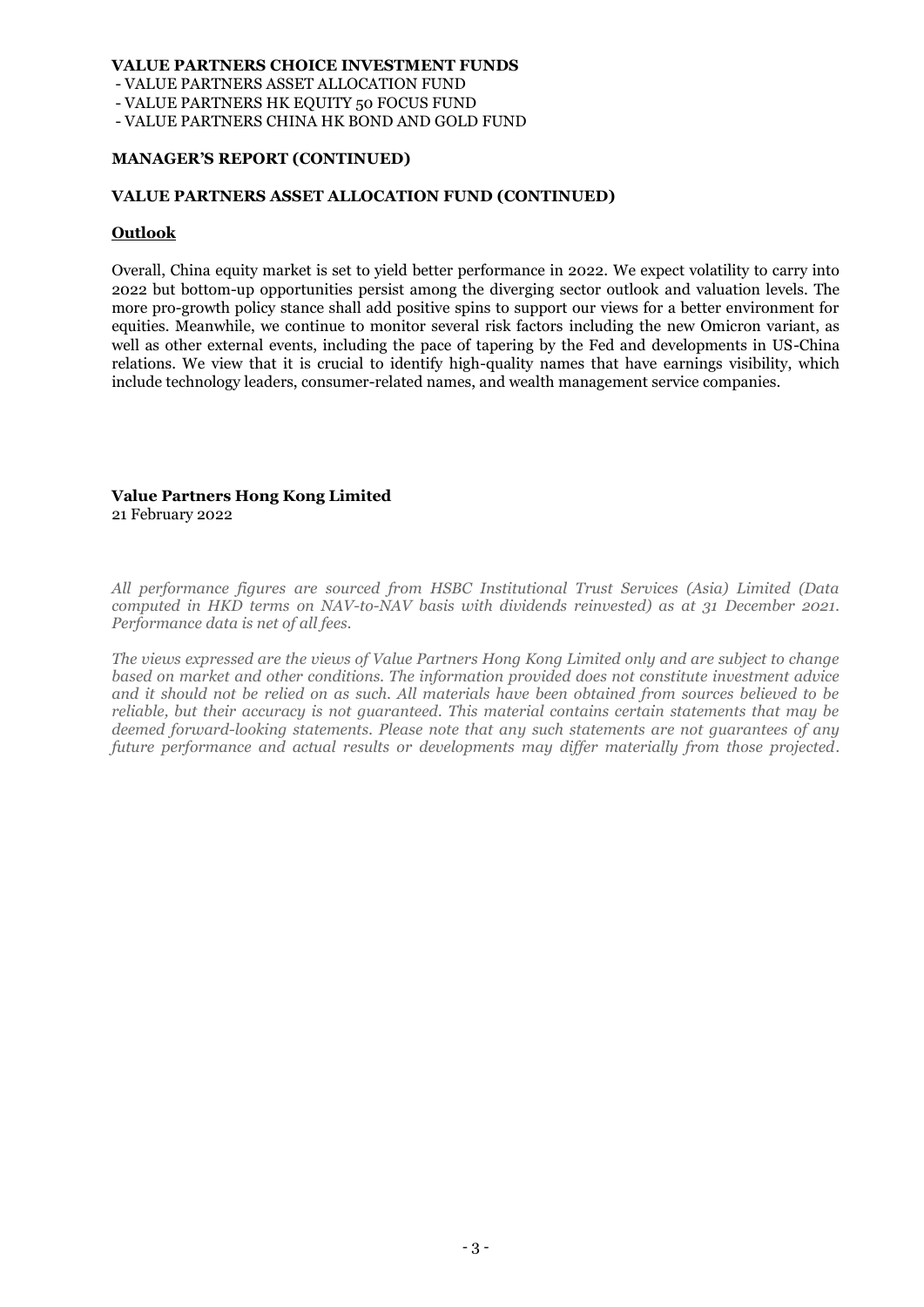- VALUE PARTNERS ASSET ALLOCATION FUND

- VALUE PARTNERS HK EQUITY 50 FOCUS FUND

- VALUE PARTNERS CHINA HK BOND AND GOLD FUND

#### **MANAGER'S REPORT (CONTINUED)**

#### **VALUE PARTNERS HK EQUITY 50 FOCUS FUND**

It was a challenging environment for Hong Kong equities during the second half of 2021. The period started with regulatory concerns and worries about the property sector in China, while the new Omicron variant triggered new fears of its potential impact on overall economic recovery. The Fund gained 15.0% in returns since its inception and was down 15.4% during the six-month period ending 2021. In comparison, the reference benchmark, the FTSE MPF Hong Kong Index, performed 13.4% and -19.2% over the respective periods.

#### **A lackluster year driven by regulatory headwinds and weaker demand**

During the first half of the year, while China was on track with its continued recovery, investors began to be wary of growth normalization and inflation. Market sentiment was dented in the second half of the year when regulations started to target various sectors, making investors worry about their impact on companies' long-term outlook. In addition, the unfolding of property developers' credit events exacerbated sentiment, making investors worry about potential systemic risks in the sector.

Heading towards the fourth quarter, sentiment remained subdued with unexciting third quarter earnings results. There was a divergence in earnings growth, where upstream companies reported strong earnings growth on the back of rising commodity prices, while earnings and margins of downstream companies, especially in the consumer space, squeezed amid weaker-than-expected demand and inflation. The new Omicron variant that appeared in the fourth quarter was an additional factor that dragged the recovery expectations.

#### **Pro-growth policies to support economic stability in 2022**

In response to offset demand contraction and supply shocks, we are seeing signs that the government is taking a more pro-growth policy approach as growth stability is the key policy agenda in 2022, with a GDP growth target of "above 5%". During the annual Central Economic Work Conference in December, China's top leaders revealed a pro-growth stance that the country will implement a combination of proactive fiscal and prudent monetary policies. It was immediately followed by the PBOC's 50bp RRR cut and rates cut on its one-year loan prime rate. China's financial regulators have also encouraged banks to provide loans for M&A in the property market, which we expect should ease sentiment towards the sector.

At the same time, sectors that are supported by policy tailwinds continued. The government has pledged to implement new tax policies, strengthen support for small- and medium-sized enterprises and guide financial institutions to ramp up support for technological innovation and green development.

#### **Sino-US tensions – Mutual benefits should bring both sides back together in the long run**

On the geopolitical front, the long-awaited virtual meeting between US President Biden and China's leader Xi Jinping in November did not bear immediate or concrete breakthroughs in the ongoing tensions between the two countries. However, both sides took the opportunity to negotiate and move away from any disputes that had lasted for a while. Progress will take time, but we expect the renewed cooperation or even a fresh partnership between China and the US remains a logical and compelling solution to the problems faced by both.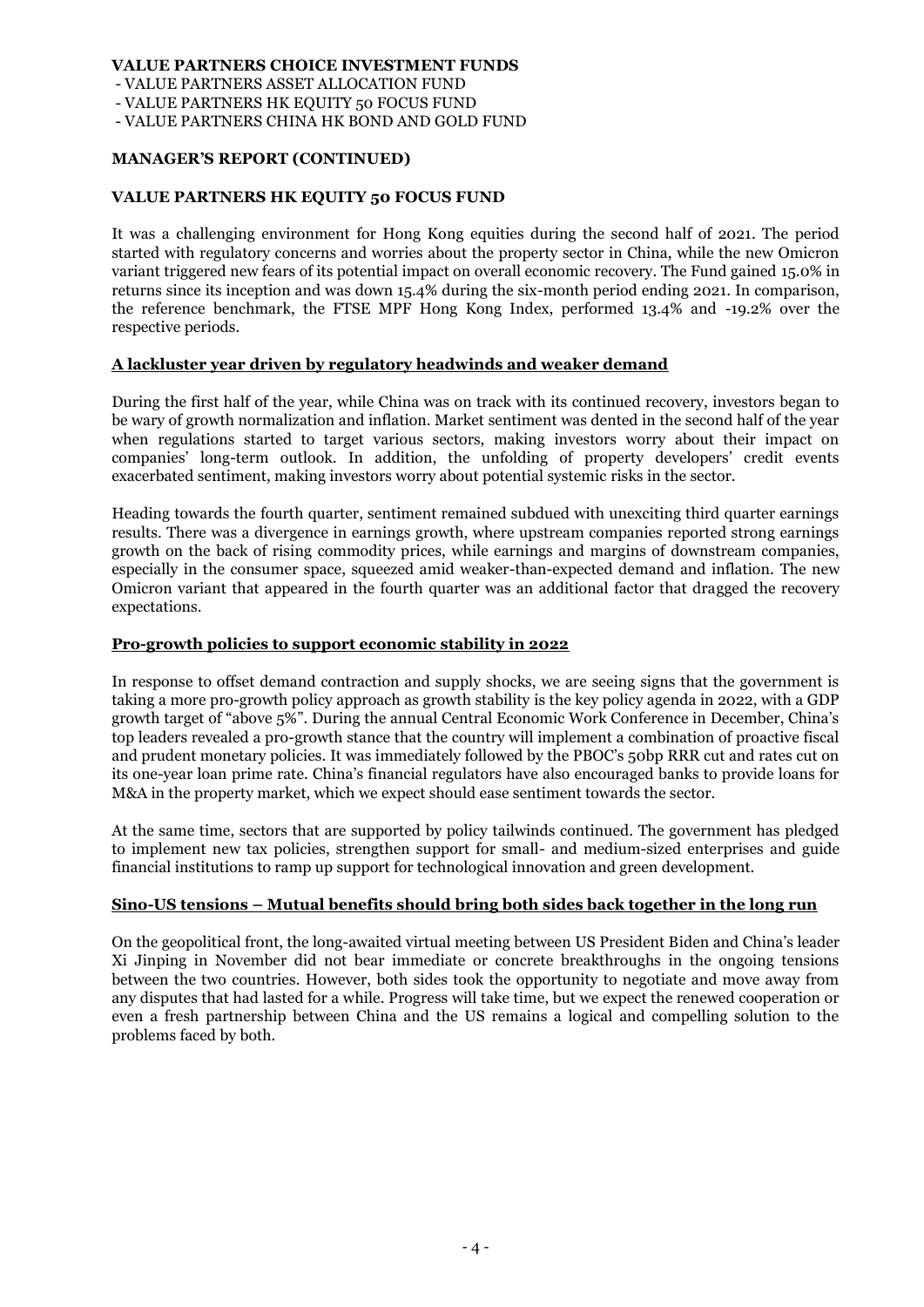- VALUE PARTNERS ASSET ALLOCATION FUND

- VALUE PARTNERS HK EQUITY 50 FOCUS FUND

- VALUE PARTNERS CHINA HK BOND AND GOLD FUND

#### **MANAGER'S REPORT (CONTINUED)**

#### **VALUE PARTNERS HK EQUITY 50 FOCUS FUND (CONTINUED)**

#### **Outlook**

Overall, China equity market is set to yield better performance in 2022. We expect volatility to carry into 2022 but bottom-up opportunities persist among the diverging sector outlook and valuation levels. The more pro-growth policy stance shall add positive spins to support our views for a better environment for equities. Meanwhile, we continue to monitor several risk factors including the new Omicron variant, as well as other external events, including the pace of tapering by the Fed and developments in US-China relations. We view that it is crucial to identify high-quality names that have earnings visibility, which include technology leaders, consumer-related names, and wealth management service companies.

### **Value Partners Hong Kong Limited**

21 February 2022

*All performance figures are sourced from HSBC Institutional Trust Services (Asia) Limited (Data computed in HKD terms on NAV-to-NAV basis with dividends reinvested) as at 31 December 2021. Performance data is net of all fees.*

*The views expressed are the views of Value Partners Hong Kong Limited only and are subject to change based on market and other conditions. The information provided does not constitute investment advice and it should not be relied on as such. All materials have been obtained from sources believed to be reliable, but their accuracy is not guaranteed. This material contains certain statements that may be deemed forward-looking statements. Please note that any such statements are not guarantees of any future performance and actual results or developments may differ materially from those projected.*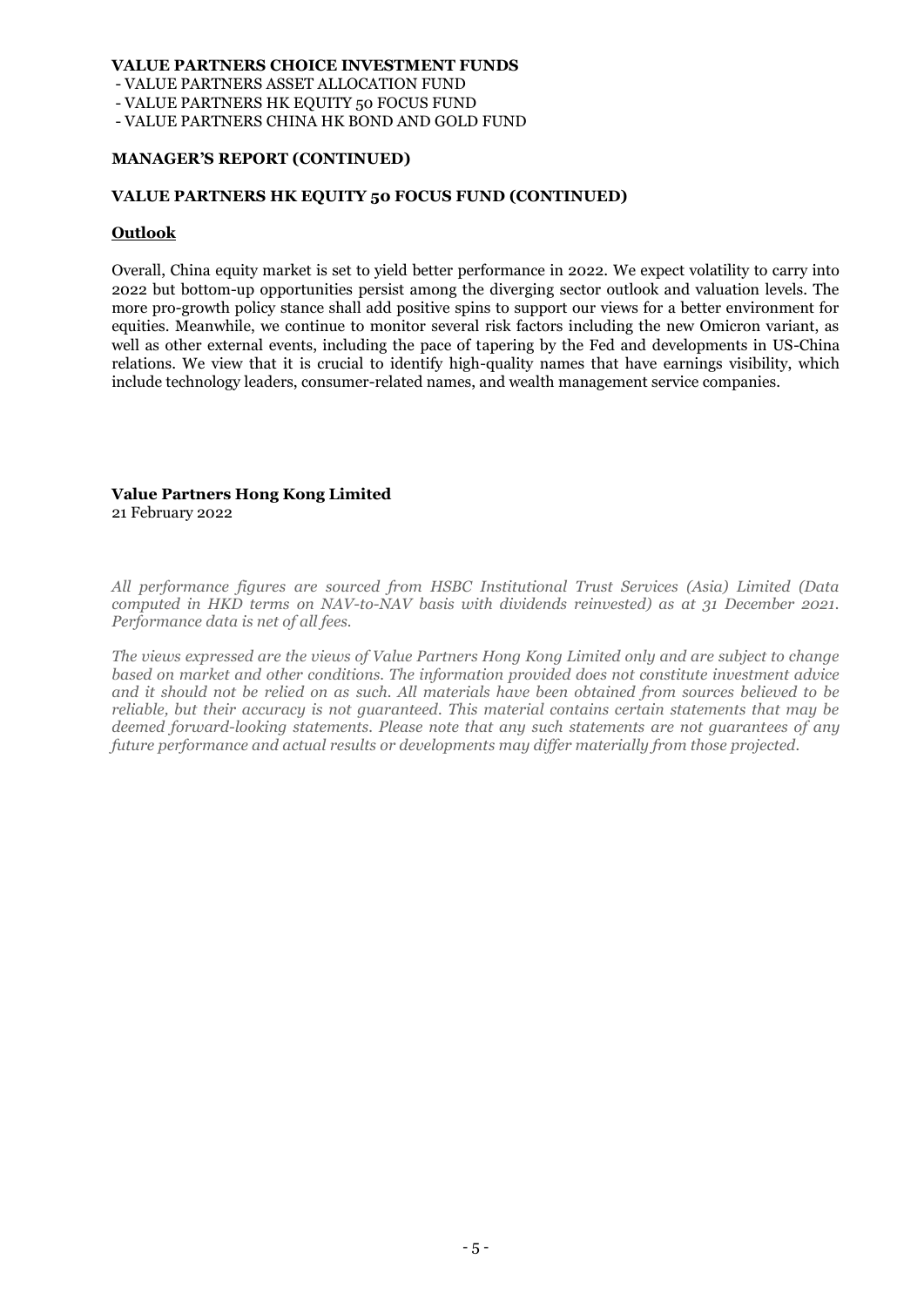- VALUE PARTNERS ASSET ALLOCATION FUND

- VALUE PARTNERS HK EQUITY 50 FOCUS FUND

- VALUE PARTNERS CHINA HK BOND AND GOLD FUND

### **MANAGER'S REPORT (CONTINUED)**

### **VALUE PARTNERS CHINA HK BOND AND GOLD FUND**

Investor confidence was dented during the second half, driven by regulatory concerns and worries about China's property sector. Sentiment was further exacerbated by the emergence of the new Omicron variant, raising fears of its impact to overall recovery. By the end of December 2021, the Fund generated a 11.1% return since inception and rose 0.6% in the second half of 2021. In comparison, the reference benchmark (50% Markit iBoxx ALBI Hong Kong + 50% HK 3M HIBOR) had returns of 9.4% and -0.2% over the same periods, respectively.

### **A lackluster year driven by regulatory headwinds and weaker demand**

During the first half of the year, while China was on track with its continued recovery, investors began to be wary of growth normalization and inflation. Market sentiment was dented in the second half of the year when regulations started to target various sectors, making investors worry about their impact on companies' long-term outlook. In addition, the unfolding of property developers' credit events exacerbated sentiment, making investors worry about potential systemic risks in the sector.

Heading towards the fourth quarter, sentiment remained subdued with unexciting third quarter earnings results. There was a divergence in earnings growth, where upstream companies reported strong earnings growth on the back of rising commodity prices, while earnings and margins of downstream companies, especially in the consumer space, squeezed amid weaker-than-expected demand and inflation. The new Omicron variant that appeared in the fourth quarter was an additional factor that dragged the recovery expectations.

#### **Pro-growth policies to support economic stability in 2022**

In response to offset demand contraction and supply shocks, we are seeing signs that the government is taking a more pro-growth policy approach as growth stability is the key policy agenda in 2022, with a GDP growth target of "above 5%". During the annual Central Economic Work Conference in December, China's top leaders revealed a pro-growth stance that the country will implement a combination of proactive fiscal and prudent monetary policies. It was immediately followed by the PBOC's 50bp RRR cut and rates cut on its one-year loan prime rate. China's financial regulators have also encouraged banks to provide loans for M&A in the property market, which we expect should ease sentiment towards the sector.

At the same time, sectors that are supported by policy tailwinds continued. The government has pledged to implement new tax policies, strengthen support for small- and medium-sized enterprises and guide financial institutions to ramp up support for technological innovation and green development.

## **Sino-US tensions – Mutual benefits should bring both sides back together in the long run**

On the geopolitical front, the long-awaited virtual meeting between US President Biden and China's leader Xi Jinping in November did not bear immediate or concrete breakthroughs in the ongoing tensions between the two countries. However, both sides took the opportunity to negotiate and move away from any disputes that had lasted for a while. Progress will take time, but we expect the renewed cooperation or even a fresh partnership between China and the US remains a logical and compelling solution to the problems faced by both.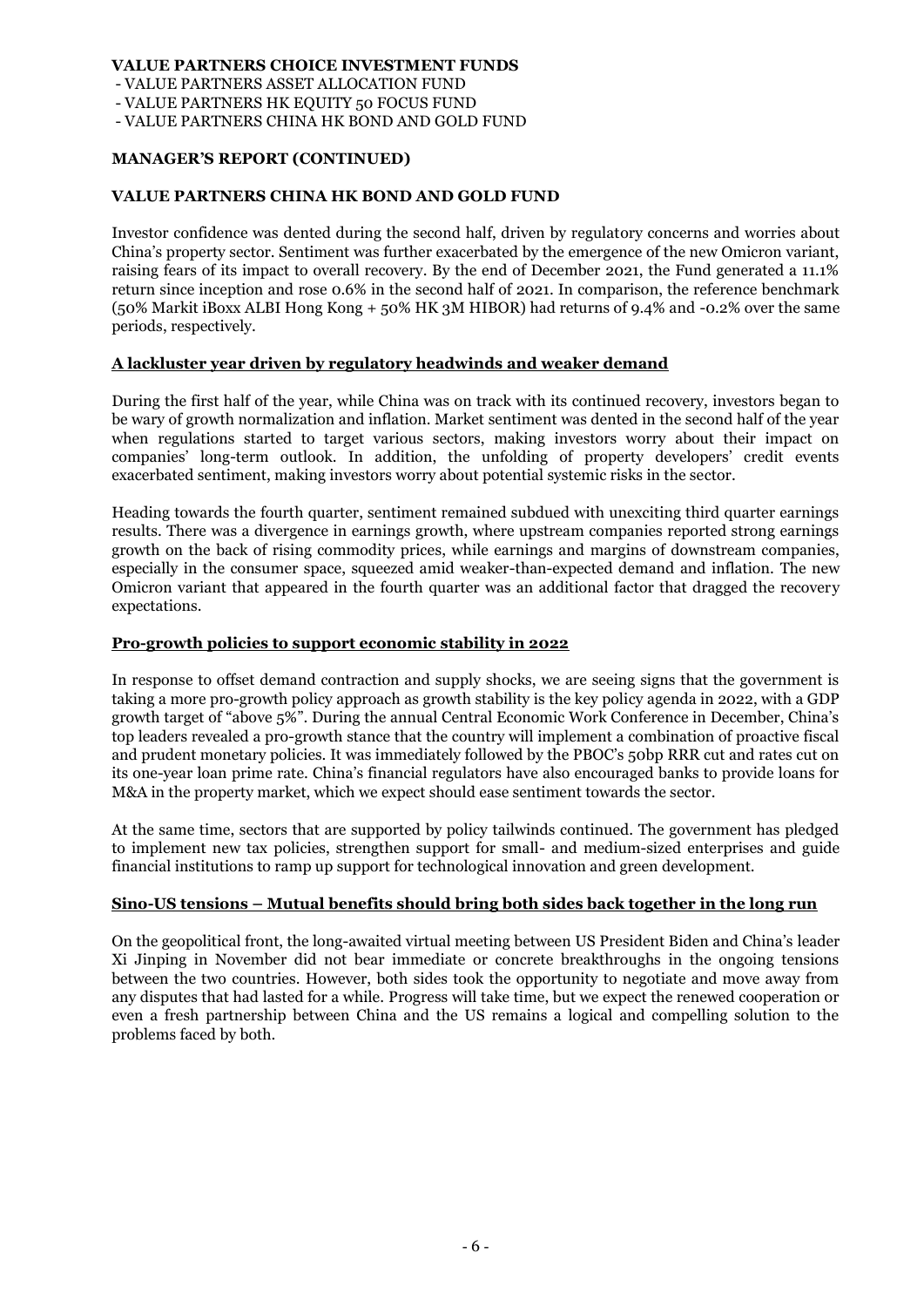- VALUE PARTNERS ASSET ALLOCATION FUND

- VALUE PARTNERS HK EQUITY 50 FOCUS FUND

- VALUE PARTNERS CHINA HK BOND AND GOLD FUND

#### **MANAGER'S REPORT (CONTINUED)**

#### **VALUE PARTNERS CHINA HK BOND AND GOLD FUND (CONTINUED)**

#### **Outlook**

Overall, China equity market is set to yield better performance in 2022. We expect volatility to carry into 2022 but bottom-up opportunities persist among the diverging sector outlook and valuation levels. The more pro-growth policy stance shall add positive spins to support our views for a better environment for equities. Meanwhile, we continue to monitor several risk factors including the new Omicron variant, as well as other external events, including the pace of tapering by the Fed and developments in US-China relations. We view that it is crucial to identify high-quality names that have earnings visibility, which include technology leaders, consumer-related names, and wealth management service companies.

## **Value Partners Hong Kong Limited**

21 February 2022

*All performance figures are sourced from HSBC Institutional Trust Services (Asia) Limited (Data computed in HKD terms on NAV-to-NAV basis with dividends reinvested) as at 31 December 2021. Performance data is net of all fees.*

*The views expressed are the views of Value Partners Hong Kong Limited only and are subject to change based on market and other conditions. The information provided does not constitute investment advice and it should not be relied on as such. All materials have been obtained from sources believed to be reliable, but their accuracy is not guaranteed. This material contains certain statements that may be deemed forward-looking statements. Please note that any such statements are not guarantees of any future performance and actual results or developments may differ materially from those projected.*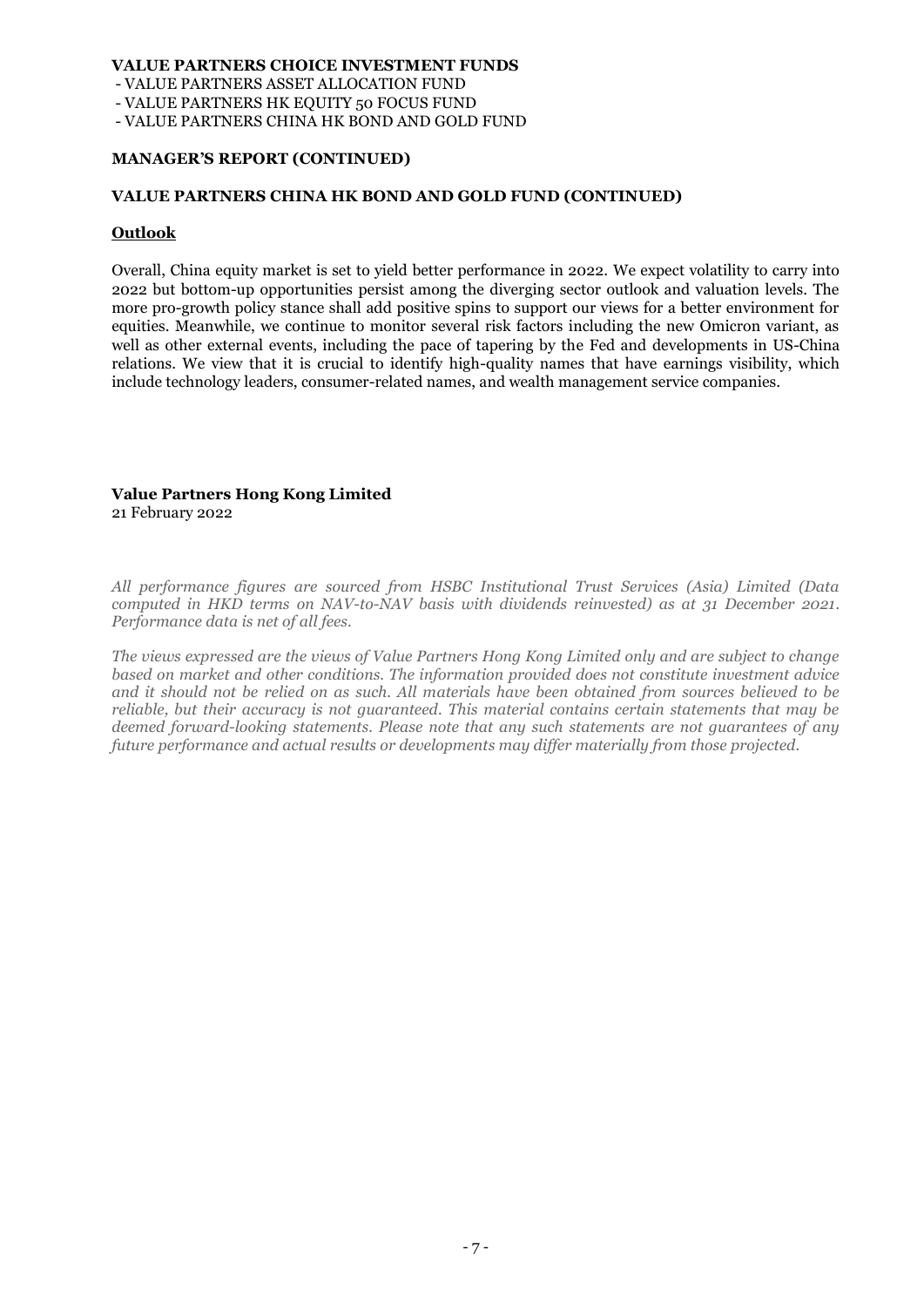### - VALUE PARTNERS ASSET ALLOCATION FUND

- VALUE PARTNERS HK EQUITY 50 FOCUS FUND

- VALUE PARTNERS CHINA HK BOND AND GOLD FUND

### **STATEMENT OF FINANCIAL POSITION (UNAUDITED)**

*AS AT 31 DECEMBER 2021*

|                                                       | <b>Value Partners Asset</b><br><b>Allocation Fund</b> |             | <b>Value Partners HK</b><br><b>Equity 50 Focus Fund</b> |               | <b>Value Partners China</b><br><b>HK Bond and Gold Fund</b> |               |  |
|-------------------------------------------------------|-------------------------------------------------------|-------------|---------------------------------------------------------|---------------|-------------------------------------------------------------|---------------|--|
|                                                       | 31.12.2021                                            | 30.06.2021  | 31.12.2021                                              | 30.06.2021    | 31.12.2021                                                  | 30.06.2021    |  |
|                                                       | HK\$                                                  | HK\$        | HK\$                                                    | HK\$          | HK\$                                                        | HK\$          |  |
| <b>Assets</b>                                         |                                                       |             |                                                         |               |                                                             |               |  |
| Financial assets at fair value through profit or loss | 781,990,521                                           | 846,013,897 | 494,398,264                                             | 587,926,026   | 249,282,658                                                 | 219,644,996   |  |
| Amounts receivable on sale of investments             | 20,434,904                                            | 420,737     |                                                         | 3,424,181     |                                                             |               |  |
| Amounts receivable on issue of units                  |                                                       | 1,479,445   |                                                         | 1,479,445     |                                                             |               |  |
| Dividends and interest receivables                    |                                                       |             |                                                         | 1,934,514     |                                                             |               |  |
| Prepayments and other receivables                     | 26,796                                                | 8,154       | 789                                                     | 3,058         | 9,594                                                       | 9,959         |  |
| Cash and cash equivalents                             | 18,989                                                | 59,198      | 21,891,891                                              | 26,336,881    | 37, 271, 167                                                | 10,413,533    |  |
| <b>Total assets</b>                                   | 802,471,210                                           | 847,981,431 | 516,290,944                                             | 621, 104, 105 | 286,563,420                                                 | 230,068,488   |  |
| <b>Liabilities</b>                                    |                                                       |             |                                                         |               |                                                             |               |  |
| Amounts payable on purchase of investments            |                                                       | 1,479,445   |                                                         | 4,273,331     |                                                             |               |  |
| Amounts payable on redemption of units                | 434,902                                               | 420,736     | 434,904                                                 | 420,737       | 20,000,000                                                  |               |  |
| Accruals and other payables                           | 219,668                                               | 278,942     | 227,195                                                 | 244,015       | 201,744                                                     | 220,613       |  |
| <b>Total liabilities</b>                              | 654,570                                               | 2,179,123   | 662,099                                                 | 4,938,083     | 20,201,744                                                  | 220,613       |  |
| Net assets attributable to unitholders                | 801,816,640                                           | 845,802,308 | 515,628,845                                             | 616,166,022   | 266,361,676                                                 | 229, 847, 875 |  |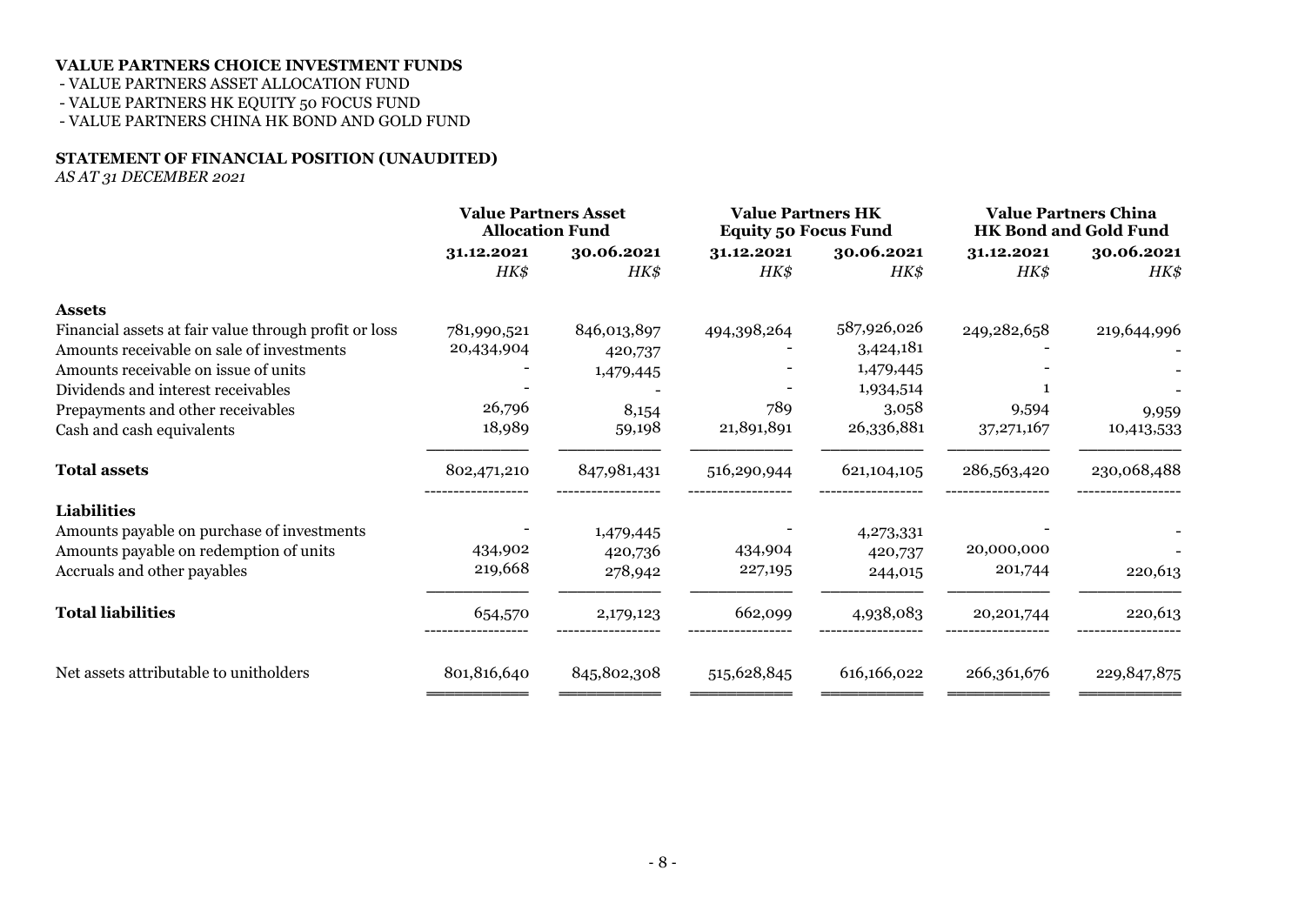- VALUE PARTNERS ASSET ALLOCATION FUND

- VALUE PARTNERS HK EQUITY 50 FOCUS FUND

- VALUE PARTNERS CHINA HK BOND AND GOLD FUND

### **STATEMENT OF FINANCIAL POSITION (UNAUDITED) (CONTINUED)**

*AS AT 31 DECEMBER 2021*

|                                                |             | <b>Value Partners Asset</b><br><b>Allocation Fund</b> |             | <b>Value Partners HK</b><br><b>Equity 50 Focus Fund</b> | <b>Value Partners China</b><br><b>HK Bond and Gold Fund</b> |             |
|------------------------------------------------|-------------|-------------------------------------------------------|-------------|---------------------------------------------------------|-------------------------------------------------------------|-------------|
|                                                | 31.12.2021  | 30.06.2021                                            | 31.12.2021  | 30.06.2021                                              | 31.12.2021                                                  | 30.06.2021  |
| Number of units outstanding<br>- Class B units | 67,989,014  | 63,957,954                                            | 44,832,432  | 45,337,201                                              | 23,971,050                                                  | 20,815,498  |
| Net asset value per unit<br>- Class B units    | HK\$11.7933 | HK\$13.2243                                           | HK\$11.5012 | HK\$13.5907                                             | HK\$11.1118                                                 | HK\$11.0422 |

*Note: Semi-annual reports have applied the same accounting policies and methods of computation as are applied in the annual reports of the Sub-Funds.*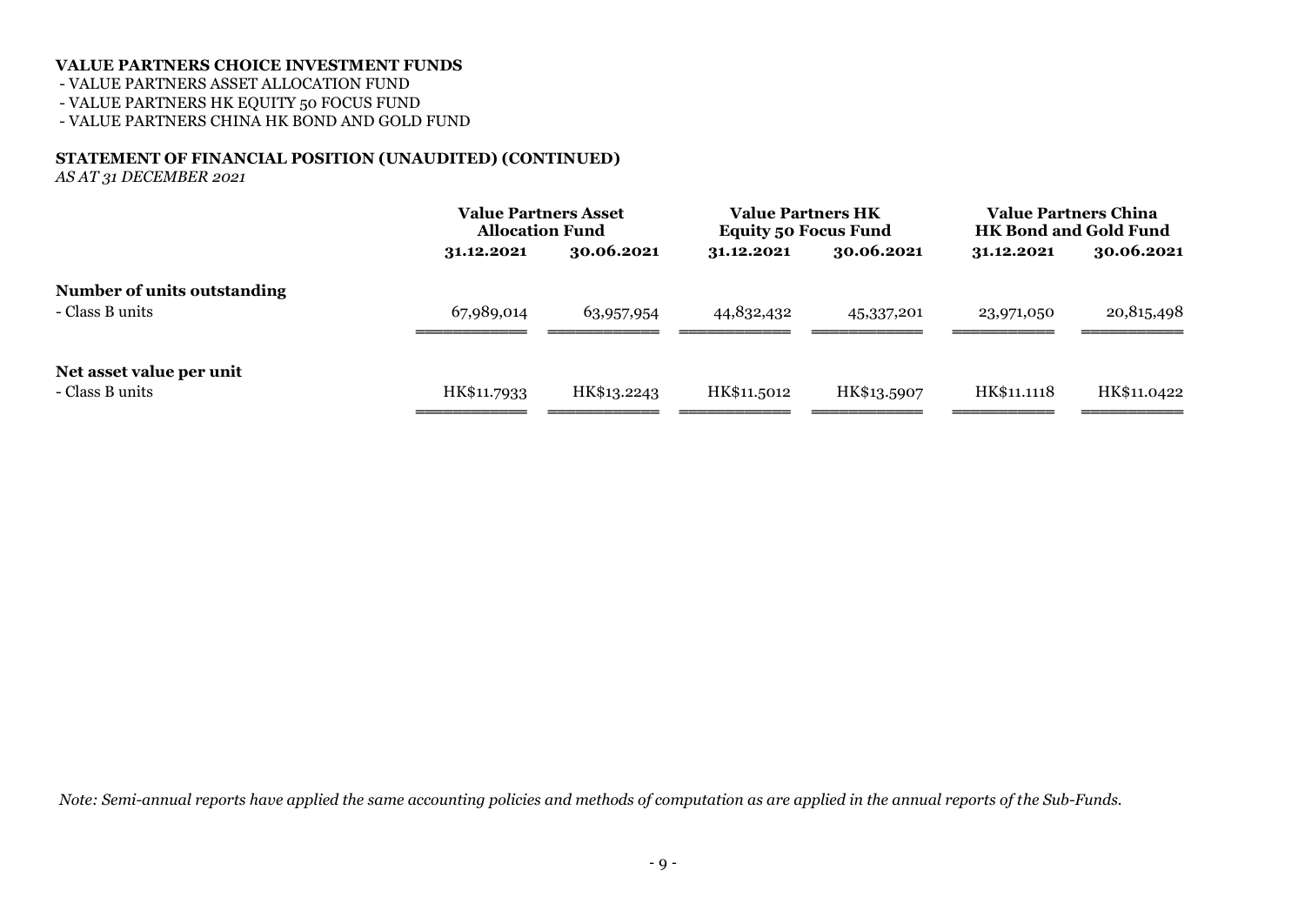- VALUE PARTNERS ASSET ALLOCATION FUND

- VALUE PARTNERS HK EQUITY 50 FOCUS FUND

- VALUE PARTNERS CHINA HK BOND AND GOLD FUND

#### **STATEMENT OF COMPREHENSIVE INCOME (UNAUDITED)**

*FOR THE SIX MONTHS ENDED 31 DECEMBER 2021*

|                                                                                  | <b>Value Partners Asset</b><br><b>Allocation Fund</b> |             | <b>Value Partners HK</b>    |             | <b>Value Partners China</b>  |            |
|----------------------------------------------------------------------------------|-------------------------------------------------------|-------------|-----------------------------|-------------|------------------------------|------------|
|                                                                                  |                                                       |             | <b>Equity 50 Focus Fund</b> |             | <b>HK Bond and Gold Fund</b> |            |
|                                                                                  | 31.12.2021                                            | 31.12.2020  | 31.12.2021                  | 31.12.2020  | 31.12.2021                   | 31.12.2020 |
|                                                                                  | HK\$                                                  | HK\$        | HK\$                        | HK\$        | HK\$                         | HK\$       |
| <b>Income</b>                                                                    |                                                       |             |                             |             |                              |            |
| Dividends                                                                        |                                                       |             | 4,693,268                   | 4,272,927   |                              |            |
| Interest on bank deposits                                                        |                                                       | 260         | 82                          | 310         | 536                          | 22,361     |
| Net realised gains/(losses) on investments                                       | 2,495,701                                             | 681,861     | (2,745,608)                 | (1,797,295) | (224,155)                    | 1,183,832  |
| Change in unrealised gains/losses on investments                                 | (96,427,369)                                          | 100,020,581 | (96, 293, 192)              | 91,557,637  | 1,834,600                    | 7,265,912  |
| Other income                                                                     | 24,692                                                | 106,278     |                             |             | 40,100                       | 46,995     |
| Net foreign exchange (losses)/gains                                              | (890)                                                 | (17)        | 70,715                      | (5,881)     | (33,901)                     | (40,052)   |
| <b>Total net (loss)/income</b>                                                   | (93,907,865)                                          | 100,808,963 | (94, 274, 735)              | 94,027,698  | 1,617,180                    | 8,479,048  |
| <b>Expenses</b>                                                                  |                                                       |             |                             |             |                              |            |
| Trustee fee Note                                                                 |                                                       |             | 350,398                     | 280,699     | 162,864                      | 158,066    |
| Transaction costs Note                                                           |                                                       |             | 231,383                     | 871,990     | 6,161                        | 5,869      |
| Safe custody and bank charges Note                                               | 1,010                                                 | 850         | 2,457                       | 7,428       | 9,749                        | 8,779      |
| Legal and professional fees Note                                                 | 20,721                                                | 19,735      | 36,418                      | 34,334      | 20,721                       | 99,341     |
| Auditor's remuneration                                                           | 94,399                                                | 92,550      | 47,185                      | 46,268      | 47,185                       | 46,268     |
| Preliminary expenses                                                             | 28,360                                                | 28,360      | 28,376                      | 28,376      | 28,376                       | 28,376     |
| Other operating expenses Note                                                    | 8,002                                                 | 6,522       | 15,720                      | 13,774      | 3,915                        | 2,269      |
|                                                                                  | 152,492                                               | 148,017     | 711,937                     | 1,282,869   | 278,971                      | 348,968    |
| (Loss)/profit before tax                                                         | (94,060,357)                                          | 100,660,946 | (94,986,672)                | 92,744,829  | 1,338,209                    | 8,130,080  |
| Withholding tax on dividends                                                     |                                                       |             | (281,672)                   | (173, 268)  |                              |            |
| (Decrease)/increase in net assets attributable to<br>unitholders from operations | (94,060,357)                                          | 100,660,946 | (95, 268, 344)              | 92,571,561  | 1,338,209                    | 8,130,080  |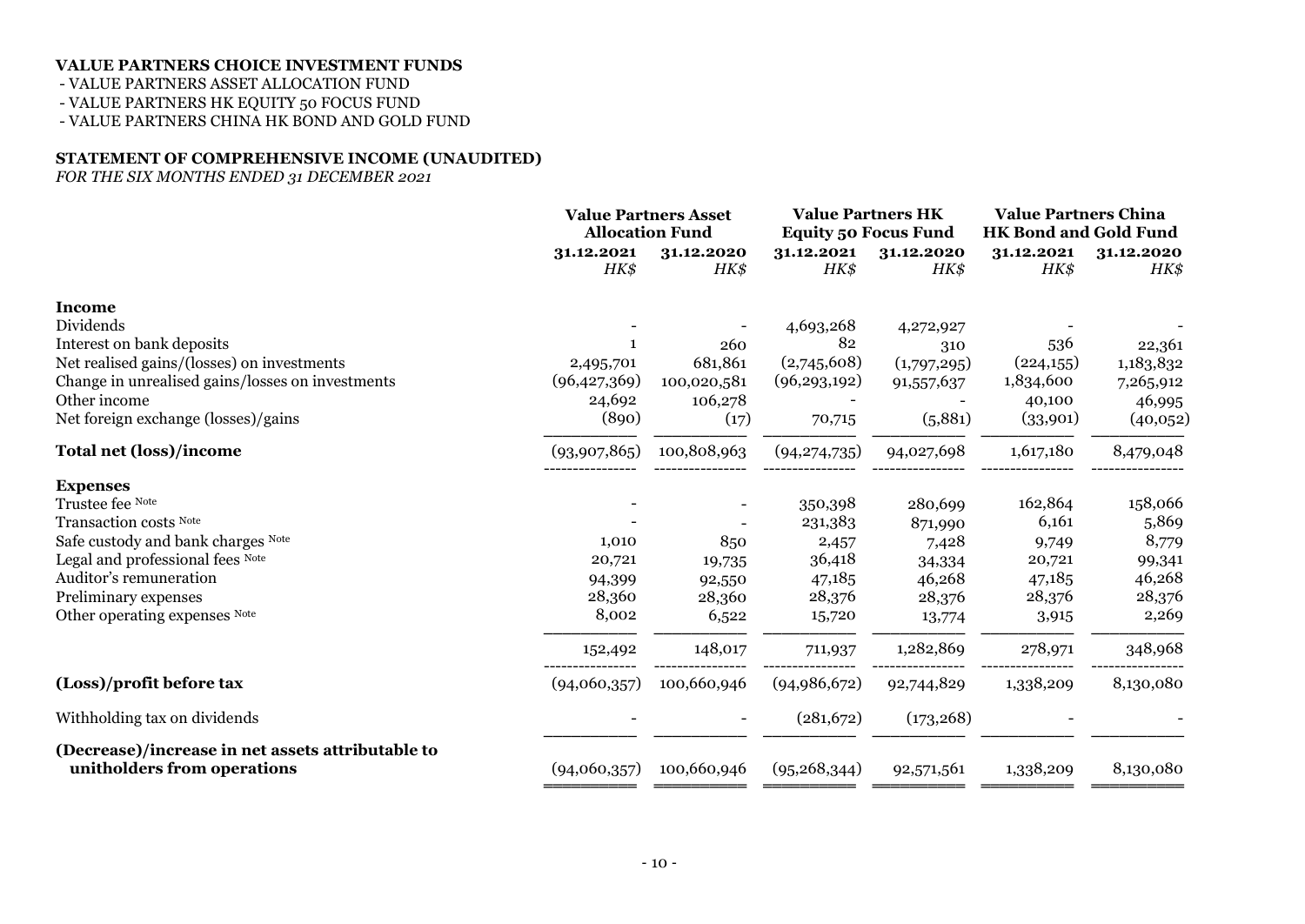- VALUE PARTNERS ASSET ALLOCATION FUND

- VALUE PARTNERS HK EQUITY 50 FOCUS FUND

- VALUE PARTNERS CHINA HK BOND AND GOLD FUND

#### **STATEMENT OF COMPREHENSIVE INCOME (UNAUDITED) (CONTINUED)**

*FOR THE SIX MONTHS ENDED 31 DECEMBER 2021*

Note During the periods ended 31 December 2021 and 2020, other than trustee fee that paid to the Trustee or their associates or delegates, other respective amounts paid to the Trustee or their associates or delegates were as follows:

|                               | <b>Value Partners Asset</b><br><b>Allocation Fund</b> |                          | <b>Value Partners HK</b><br><b>Equity 50 Focus Fund</b> |            | <b>Value Partners China</b><br><b>HK Bond and Gold Fund</b> |            |
|-------------------------------|-------------------------------------------------------|--------------------------|---------------------------------------------------------|------------|-------------------------------------------------------------|------------|
|                               | 31.12.2020<br>31.12.2021                              |                          | 31.12.2021                                              | 31.12.2020 | 31.12.2021                                                  | 31.12.2020 |
|                               | HK\$                                                  | HK\$                     | HK\$                                                    | HK\$       | HK\$                                                        | HK\$       |
| <b>Transaction costs</b>      | $\overline{\phantom{m}}$                              | $\overline{\phantom{a}}$ | 3,082                                                   | 9,262      | 1,370                                                       | 4,588      |
| Safe custody and bank charges | $\qquad \qquad \blacksquare$                          | $\overline{\phantom{0}}$ | 430                                                     | 6,442      | 8,739                                                       | 7,929      |
| Legal and professional fees   | 20,721                                                | 18,731                   | 20,721                                                  | 18,731     | 20,721                                                      | 18,731     |
| Other operating expenses      | 407                                                   | 472                      | 11,907                                                  | 11,506     | 102                                                         | $\sim$     |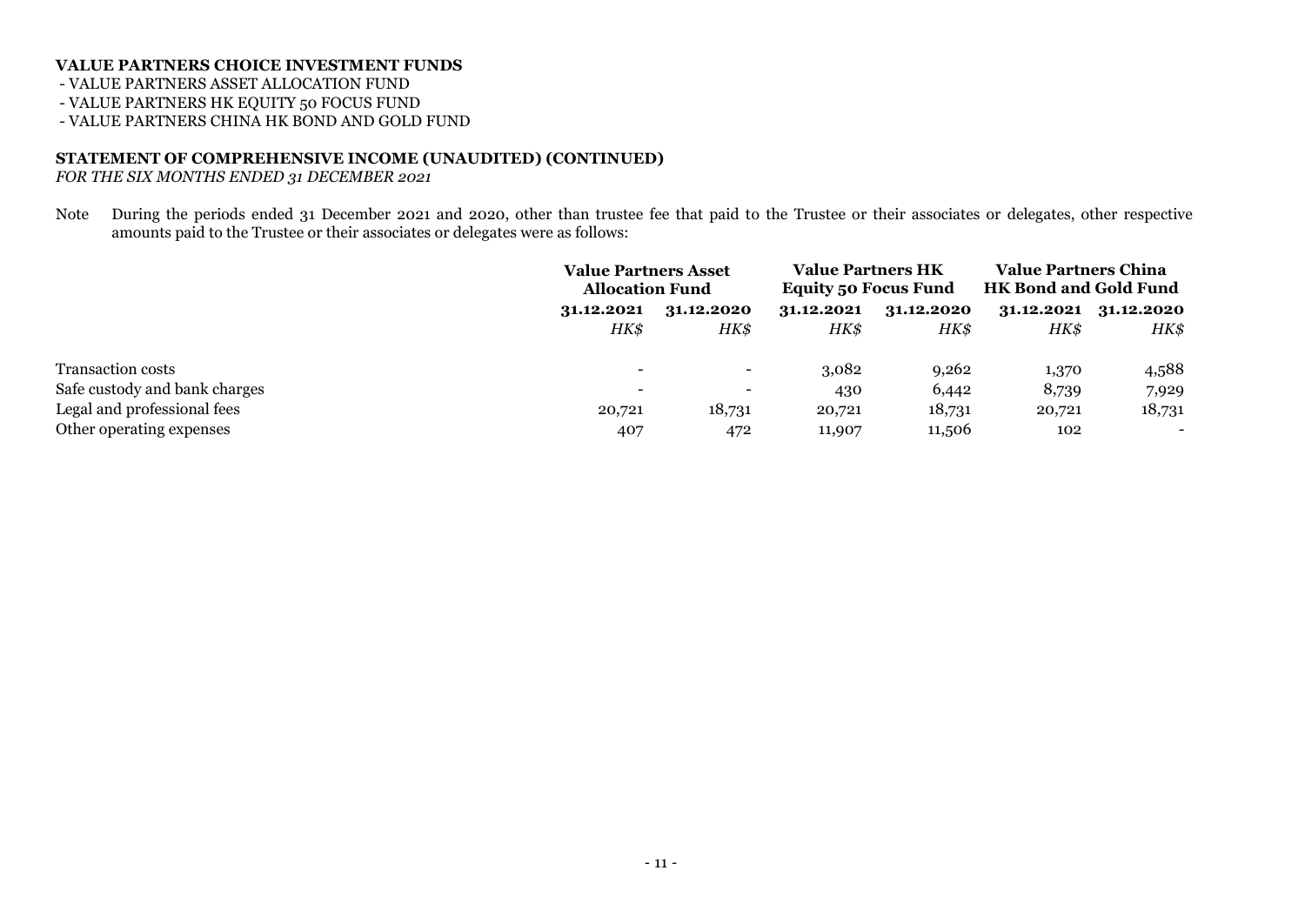- VALUE PARTNERS ASSET ALLOCATION FUND

- VALUE PARTNERS HK EQUITY 50 FOCUS FUND

- VALUE PARTNERS CHINA HK BOND AND GOLD FUND

#### **STATEMENT OF CHANGES IN NET ASSETS ATTRIBUTABLE TO UNITHOLDERS (UNAUDITED)**

*FOR THE SIX MONTHS ENDED 31 DECEMBER 2021*

|                                                                                  | <b>Value Partners Asset</b><br><b>Allocation Fund</b> |                              | <b>Value Partners HK</b><br><b>Equity 50 Focus Fund</b> |                              | <b>Value Partners China HK</b><br><b>Bond and Gold Fund</b> |               |  |
|----------------------------------------------------------------------------------|-------------------------------------------------------|------------------------------|---------------------------------------------------------|------------------------------|-------------------------------------------------------------|---------------|--|
|                                                                                  | 31.12.2021                                            | 31.12.2020                   | 31.12.2021                                              | 31.12.2020                   | 31.12.2021                                                  | 31.12.2020    |  |
|                                                                                  | HK\$                                                  | HK\$                         | HK\$                                                    | HK\$                         | HK\$                                                        | HK\$          |  |
| Net assets attributable to unitholders as at<br>beginning of the period          | 845,802,308                                           | 648,535,983                  | 616,166,022                                             | 365,090,247                  | 229,847,875                                                 | 234,345,905   |  |
| Issue of units<br>Redemption of units                                            | 70,204,772<br>(20,130,083)                            | 45,916,807<br>(23, 847, 969) | 12,433,737<br>(17,702,570)                              | 68,509,117<br>(11, 191, 355) | 55,175,592<br>(20,000,000)                                  | 13,800,000    |  |
| Net increase/(decrease) from unit transactions                                   | 50,074,689                                            | 22,068,838                   | (5,268,833)                                             | 57,317,762                   | 35,175,592                                                  | 13,800,000    |  |
| (Decrease)/increase in net assets attributable to<br>unitholders from operations | (94,060,357)                                          | 100,660,946                  | (95, 268, 344)                                          | 92,571,561                   | 1,338,209                                                   | 8,130,080     |  |
| Net assets attributable to unitholders as at end of<br>the period                | 801,816,640                                           | 771,265,767                  | 515,628,845                                             | 514,979,570                  | 266,361,676                                                 | 256, 275, 985 |  |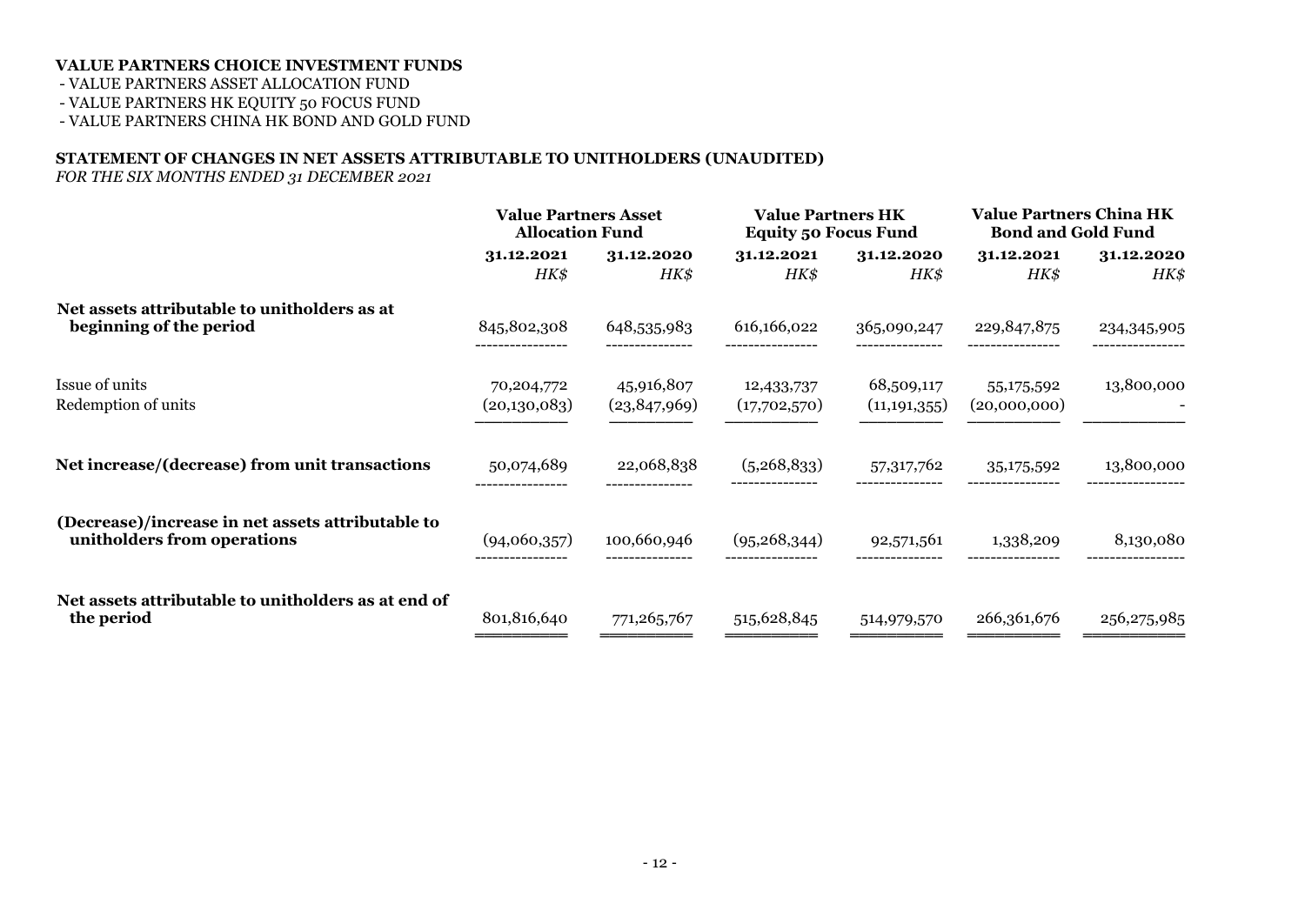- VALUE PARTNERS ASSET ALLOCATION FUND

- VALUE PARTNERS HK EQUITY 50 FOCUS FUND

- VALUE PARTNERS CHINA HK BOND AND GOLD FUND

# **STATEMENT OF CHANGES IN NET ASSETS ATTRIBUTABLE TO UNITHOLDERS (UNAUDITED) (CONTINUED)**

*FOR THE SIX MONTHS ENDED 31 DECEMBER 2021*

The movement of number of units in issue during the period was as follows:

|                                                             | <b>Value Partners Asset</b><br><b>Allocation Fund</b><br><b>Class B</b> | <b>Value Partners HK</b><br><b>Equity 50 Focus Fund</b><br><b>Class B</b> | <b>Value Partners China</b><br><b>HK Bond and Gold Fund</b><br><b>Class B</b> |
|-------------------------------------------------------------|-------------------------------------------------------------------------|---------------------------------------------------------------------------|-------------------------------------------------------------------------------|
| As at 30 June 2021<br>Issue of units<br>Redemption of units | 63,957,954<br>5,669,015<br>(1,637,955)                                  | 45,337,201<br>948,631<br>(1,453,400)                                      | 20,815,498<br>4,955,327<br>(1,799,775)                                        |
| As at 31 December 2021                                      | 67,989,014                                                              | 44,832,432                                                                | 23,971,050                                                                    |
| As at 30 June 2020<br>Issue of units<br>Redemption of units | 58,964,033<br>3,869,945<br>(2,029,025)                                  | 35,405,011<br>6,020,961<br>(957, 621)                                     | 21,871,473<br>1,256,865                                                       |
| As at 31 December 2020                                      | 60,804,953                                                              | 40,468,351                                                                | 23,128,338                                                                    |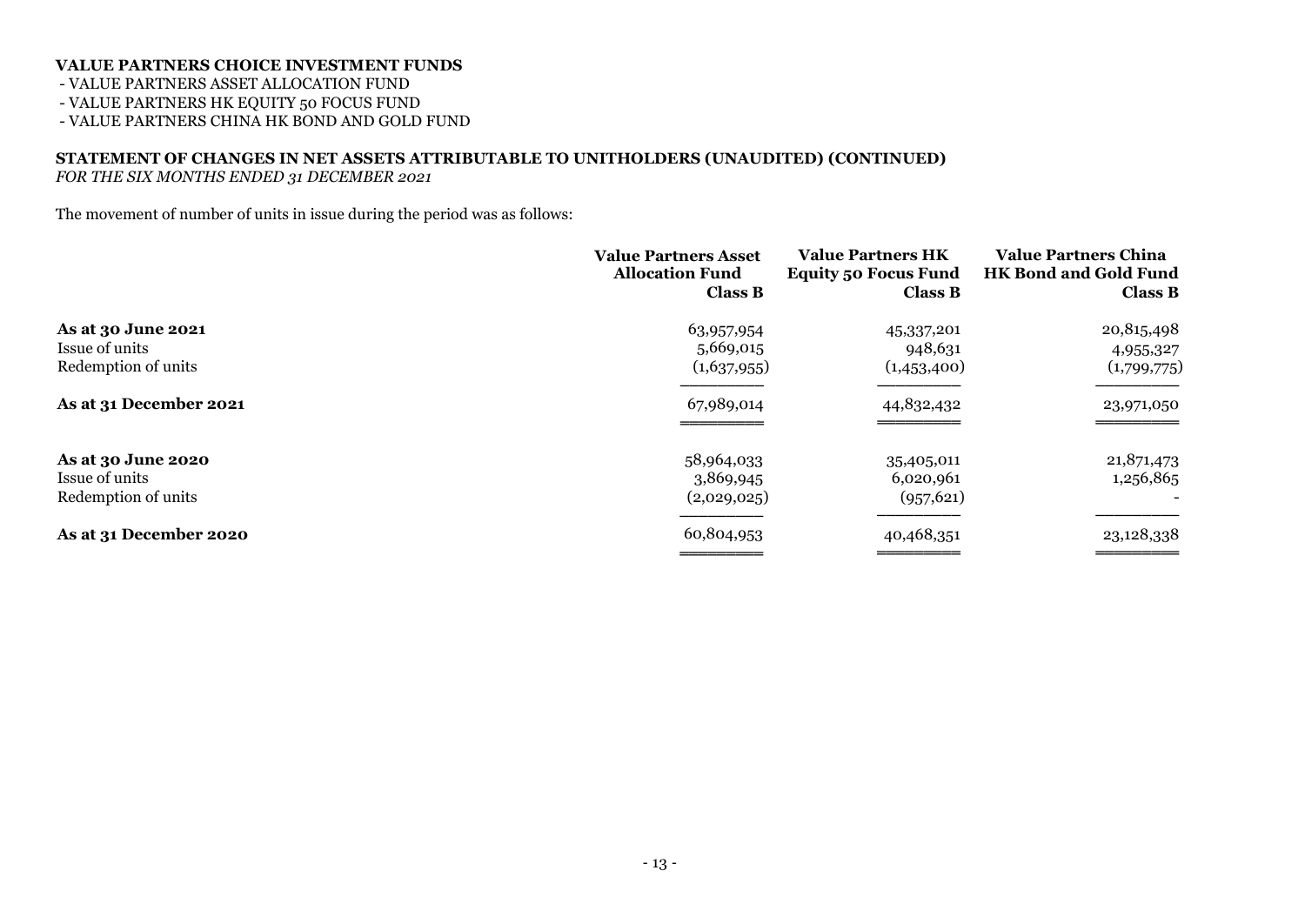- VALUE PARTNERS ASSET ALLOCATION FUND

- VALUE PARTNERS HK EQUITY 50 FOCUS FUND

- VALUE PARTNERS CHINA HK BOND AND GOLD FUND

#### **STATEMENT OF CASH FLOWS (UNAUDITED)**

*FOR THE SIX MONTHS ENDED 31 DECEMBER 2021*

|                                                                                                                                                     | <b>Value Partners Asset</b><br><b>Allocation Fund</b> |                           | <b>Value Partners HK</b><br><b>Equity 50 Focus Fund</b> |                             | <b>Value Partners China</b><br><b>HK Bond and Gold Fund</b> |                    |
|-----------------------------------------------------------------------------------------------------------------------------------------------------|-------------------------------------------------------|---------------------------|---------------------------------------------------------|-----------------------------|-------------------------------------------------------------|--------------------|
|                                                                                                                                                     | 31.12.2021<br>HK\$                                    | 31.12.2020<br>HK\$        | 31.12.2021<br>HK\$                                      | 31.12.2020<br>HK\$          | 31.12.2021<br>HK\$                                          | 31.12.2020<br>HK\$ |
| <b>Cash flows from operating activities</b><br>(Decrease)/increase in net assets attributable to unitholders from                                   |                                                       |                           |                                                         |                             |                                                             |                    |
| operations                                                                                                                                          | (94,060,357)                                          | 100,660,946               | (95, 268, 344)                                          | 92,571,561                  | 1,338,209                                                   | 8,130,080          |
| Adjustments for:<br>Dividends                                                                                                                       |                                                       |                           | (4,693,268)                                             | (4,272,927)                 |                                                             |                    |
| Interest on bank deposits<br>Withholding tax on dividends                                                                                           | (1)                                                   | (260)                     | (82)<br>281,672                                         | (310)<br>173,268            | (536)                                                       | (22,361)           |
|                                                                                                                                                     | (94,060,358)                                          | 100,660,686               | (99,680,022)                                            | 88,471,592                  | 1,337,673                                                   | 8,107,719          |
| Decrease/(increase) in financial assets at fair value through profit<br>or loss<br>(Increase)/decrease in amounts receivable on sale of investments | 64,023,376                                            | (171, 819, 403)           | 93,527,762                                              | (146,387,863)               | (29,637,662)                                                | (39,317,268)       |
| (Increase)/decrease in prepayments and other receivables<br>(Decrease)/increase in amounts payable on purchase of                                   | (20,014,167)<br>(18, 642)                             | (1,624,871)<br>(100, 540) | 3,424,181<br>2,269                                      | 2,268                       | 365                                                         | 37,928             |
| investments                                                                                                                                         | (1,479,445)                                           | 512,667                   | (4,273,331)                                             | 1,513,927                   |                                                             |                    |
| (Decrease)/increase in accruals and other payables                                                                                                  | (59,274)                                              | 127,168                   | (16, 820)                                               | 112,307                     | (18, 869)                                                   | 80,325             |
| Cash used in operations<br>Dividends received                                                                                                       | (51,608,510)                                          | (72, 244, 293)            | (7,015,961)<br>6,346,110                                | (56, 287, 769)<br>6,260,669 | (28,318,493)                                                | (31,091,296)       |
| Deposit interest received                                                                                                                           |                                                       | 347                       | 82                                                      | 313                         | 535                                                         | 41,009             |
| Net cash outflow from operating activities                                                                                                          | (51,608,509)                                          | (72, 243, 946)            | (669,769)                                               | (50,026,787)                | (28,317,958)                                                | (31,050,287)       |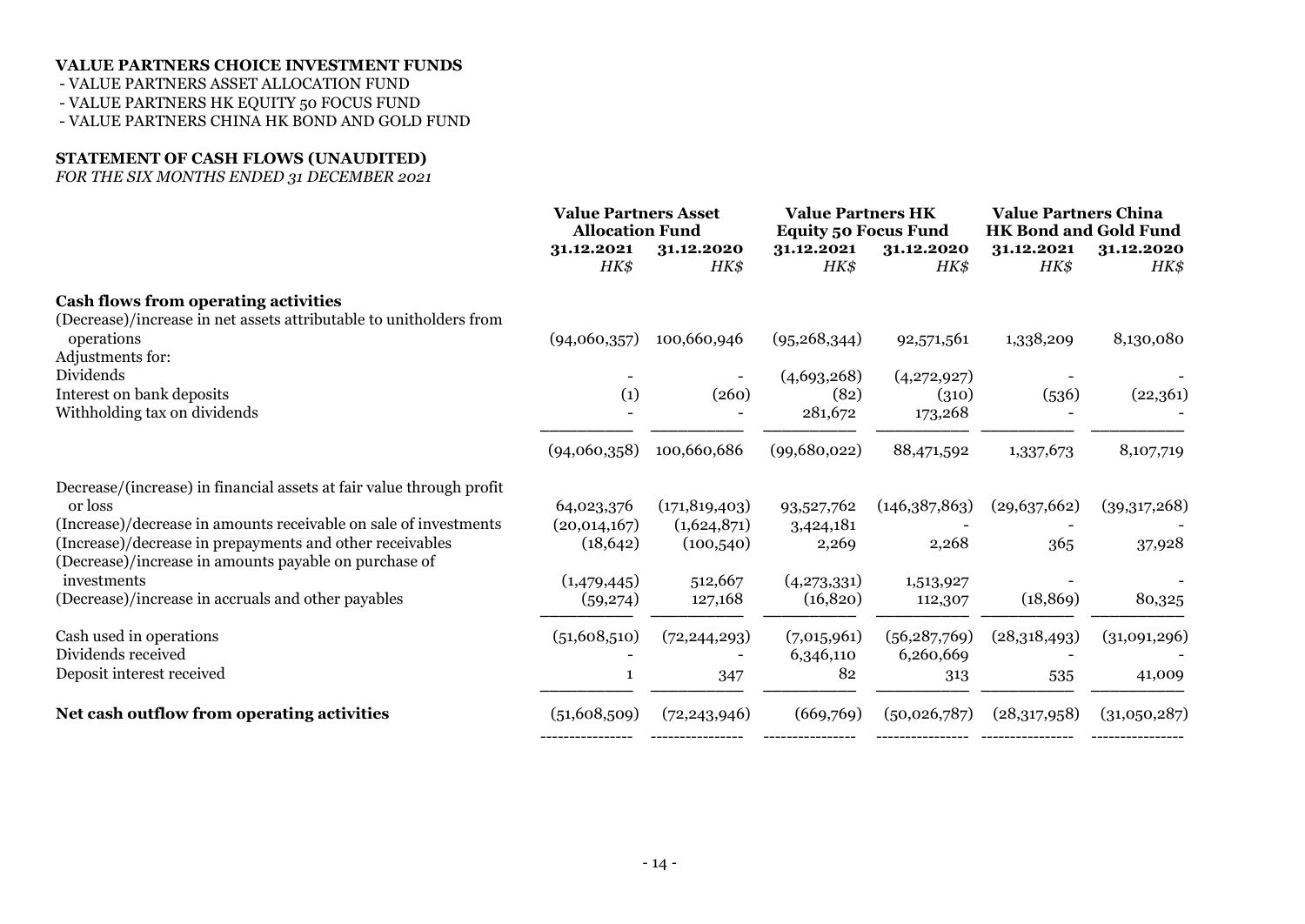- VALUE PARTNERS ASSET ALLOCATION FUND

- VALUE PARTNERS HK EQUITY 50 FOCUS FUND

- VALUE PARTNERS CHINA HK BOND AND GOLD FUND

### **STATEMENT OF CASH FLOWS (UNAUDITED) (CONTINUED)**

*FOR THE SIX MONTHS ENDED 31 DECEMBER 2021*

| <b>Value Partners Asset</b><br><b>Allocation Fund</b> |                    | <b>Value Partners HK</b><br><b>Equity 50 Focus Fund</b> |                    | <b>Value Partners China</b><br><b>HK Bond and Gold Fund</b> |                    |
|-------------------------------------------------------|--------------------|---------------------------------------------------------|--------------------|-------------------------------------------------------------|--------------------|
| 31.12.2021<br>HK\$                                    | 31.12.2020<br>HK\$ | 31.12.2021<br>HK\$                                      | 31.12.2020<br>HK\$ | 31.12.2021<br>HK\$                                          | 31.12.2020<br>HK\$ |
|                                                       |                    |                                                         |                    |                                                             |                    |
| (20, 115, 917)                                        | (23, 128, 833)     | (17,688,403)                                            | (9,566,484)        |                                                             | 13,800,000         |
| 51,568,300                                            | 22, 275, 307       | (3,775,221)                                             | 58,429,966         | 55,175,592                                                  | 13,800,000         |
| (40, 209)                                             | (49,968,639)       | (4,444,990)                                             | 8,403,179          | 26,857,634                                                  | (17,250,287)       |
| 59,198                                                | 50,237,510         | 26,336,881                                              | 6,941,954          | 10,413,533                                                  | 23,704,482         |
| 18,989                                                | 268,871            | 21,891,891                                              | 15,345,133         | 37, 271, 167                                                | 6,454,195          |
|                                                       | 71,684,217         | 45,404,140                                              | 13,913,182         | 67,996,450                                                  | 55,175,592         |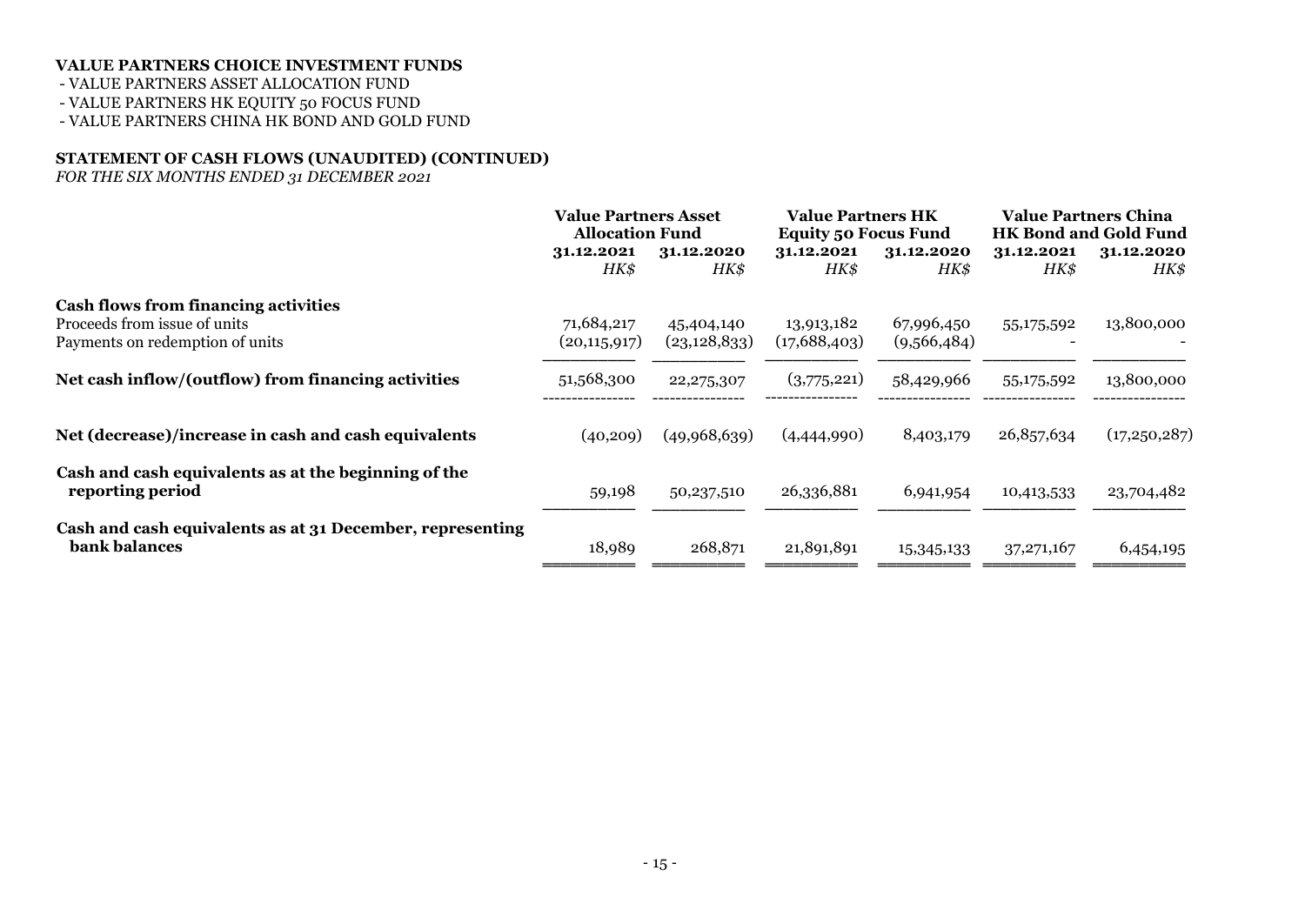- VALUE PARTNERS ASSET ALLOCATION FUND

- VALUE PARTNERS HK EQUITY 50 FOCUS FUND

- VALUE PARTNERS CHINA HK BOND AND GOLD FUND

#### **INVESTMENT PORTFOLIO (UNAUDITED)**

*AS AT 31 DECEMBER 2021*

### **VALUE PARTNERS ASSET ALLOCATION FUND**

|                                                                                                                          | <b>Holdings</b>          | <b>Fair value</b><br>HK\$  | % of net<br>assets |
|--------------------------------------------------------------------------------------------------------------------------|--------------------------|----------------------------|--------------------|
| <b>FINANCIAL ASSETS AT FAIR VALUE THROUGH</b><br><b>PROFIT OR LOSS</b>                                                   |                          |                            |                    |
| <b>Approved pooled investment funds</b>                                                                                  |                          |                            |                    |
| <b>Hong Kong</b><br>Value Partners China HK Bond and Gold Fund Class B<br>Value Partners HK Equity 50 Focus Fund Class B | 23,971,050<br>44,832,432 | 266,361,676<br>515,628,845 | 33.22<br>64.31     |
| Financial assets at fair value through profit or loss                                                                    |                          | 781,990,521                | 97.53              |
| Cash and cash equivalents<br>Other net assets                                                                            |                          | 18,989<br>19,807,130       | 0.00<br>2.47       |
| <b>Total net assets</b>                                                                                                  |                          | 801,816,640                | 100.00             |
| Total investments, at cost                                                                                               |                          | 760,336,268                |                    |

Note: Investments are accounted for on a trade date basis.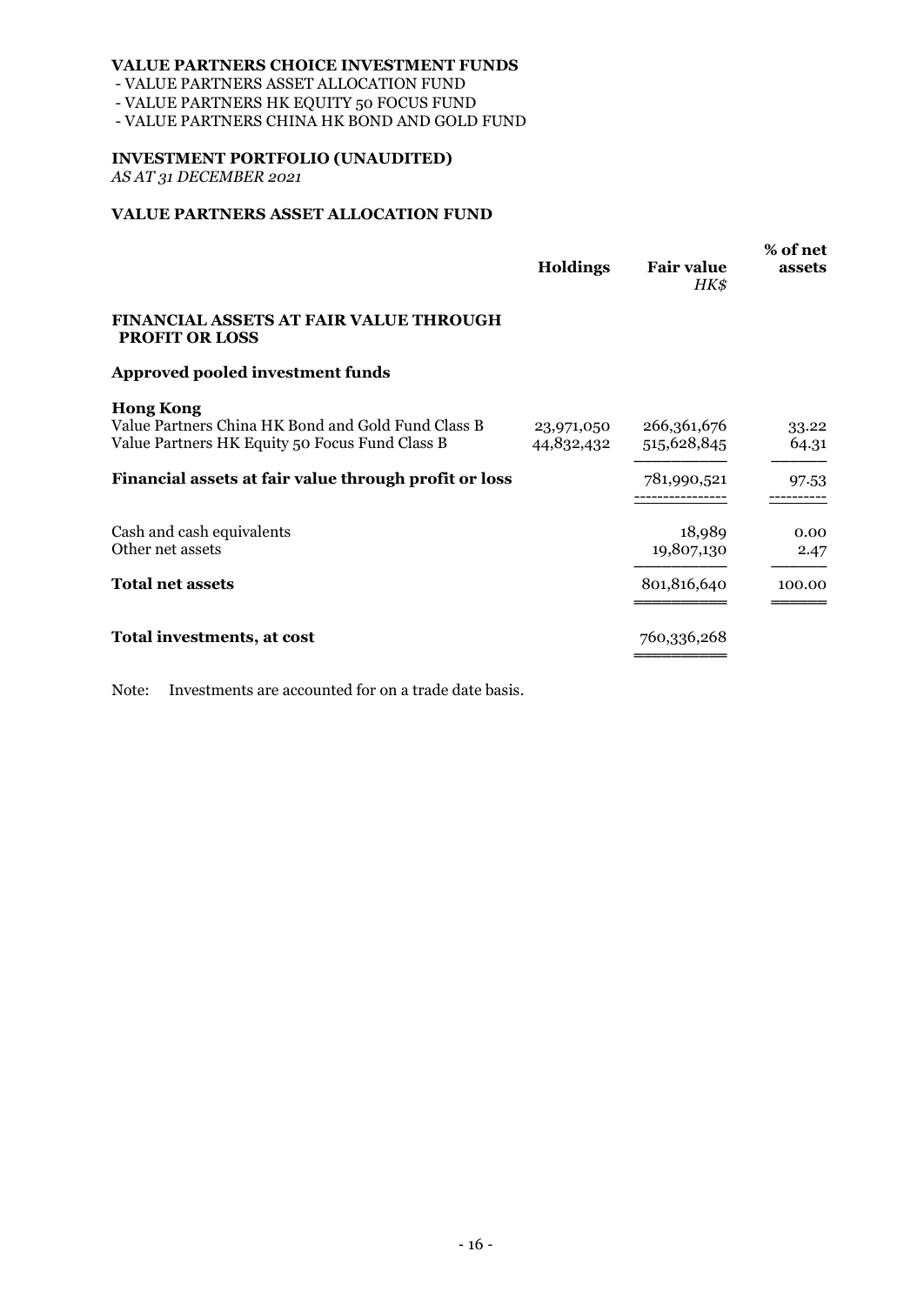- VALUE PARTNERS ASSET ALLOCATION FUND

- VALUE PARTNERS HK EQUITY 50 FOCUS FUND

- VALUE PARTNERS CHINA HK BOND AND GOLD FUND

# **INVESTMENT PORTFOLIO (UNAUDITED) (CONTINUED)**

*AS AT 31 DECEMBER 2021*

### **VALUE PARTNERS HK EQUITY 50 FOCUS FUND**

|                                                                                         | Holdings          | <b>Fair value</b><br>HK\$ | % of net<br>assets |
|-----------------------------------------------------------------------------------------|-------------------|---------------------------|--------------------|
| <b>FINANCIAL ASSETS AT FAIR VALUE THROUGH</b><br><b>PROFIT OR LOSS</b>                  |                   |                           |                    |
| <b>Listed equity securities</b>                                                         |                   |                           |                    |
| China                                                                                   |                   |                           |                    |
| East Money Information Co Ltd A Shares (SZHK)<br>Kweichow Moutai Co Ltd A Shares (SHHK) | 74,760<br>2,000   | 3,393,911<br>5,015,614    | 0.66<br>0.97       |
|                                                                                         |                   |                           |                    |
|                                                                                         |                   | 8,409,525                 | 1.63               |
| Hong Kong - H Shares                                                                    |                   |                           |                    |
| Aluminum Corp of China Ltd H Shares                                                     | 666,000           | 2,870,460                 | 0.56               |
| Angang Steel Co Ltd H Shares                                                            | 556,000           | 1,929,320                 | 0.37               |
| <b>BYD Co Ltd H Shares</b>                                                              | 10,000            | 2,666,000                 | 0.52               |
| China Construction Bank Corp H Shares                                                   | 3,450,000         | 18,630,000                | 3.61               |
| China International Capital Corp Ltd H Shares                                           | 366,000           | 7,869,000                 | 1.53               |
| China Merchants Bank Co Ltd H Shares                                                    | 319,500           | 19,345,725                | 3.75               |
| China Pacific Insurance (Group) Co Ltd H Shares                                         | 283,800           | 6,002,370                 | 1.16               |
| CITIC Securities Co Ltd H Shares                                                        | 561,000           | 11,416,350                | 2.21               |
| Fuyao Glass Industry Group Co Ltd H Shares                                              | 110,000           | 4,433,000                 | 0.86               |
| Great Wall Motor Co Ltd H Shares<br>Industrial & Commercial Bank of China Ltd H Shares  | 209,000           | 5,601,200                 | 1.09               |
| PetroChina Co Ltd H Shares                                                              | 2,695,000         | 11,858,000                | 2.30               |
| Ping An Insurance (Group) Co of China Ltd H Shares                                      | 488,000<br>89,000 | 1,693,360                 | 0.33               |
| Shanghai Pharmaceuticals Holding Co Ltd H Shares                                        | 172,900           | 4,997,350<br>2,555,462    | 0.97<br>0.50       |
| Tsingtao Brewery Co Ltd H Shares                                                        | 106,000           | 7,738,000                 | 1.50               |
|                                                                                         |                   | 109,605,597               | 21.26              |
|                                                                                         |                   |                           |                    |
| <b>Hong Kong – Red Chips</b>                                                            |                   |                           |                    |
| BOC Hong Kong Holdings Ltd                                                              | 528,000           | 13,490,400                | 2.61               |
| China Mengniu Dairy Co Ltd                                                              | 324,000           | 14,320,800                | 2.78               |
| China Mobile Ltd                                                                        | 131,000           | 6,130,800                 | 1.19               |
| China Resources Land Ltd                                                                | 348,000           | 11,414,400                | 2.21               |
| Semiconductor Manufacturing International Corp                                          | 237,000           | 4,422,420                 | 0.86               |
|                                                                                         |                   | 49,778,820                | 9.65               |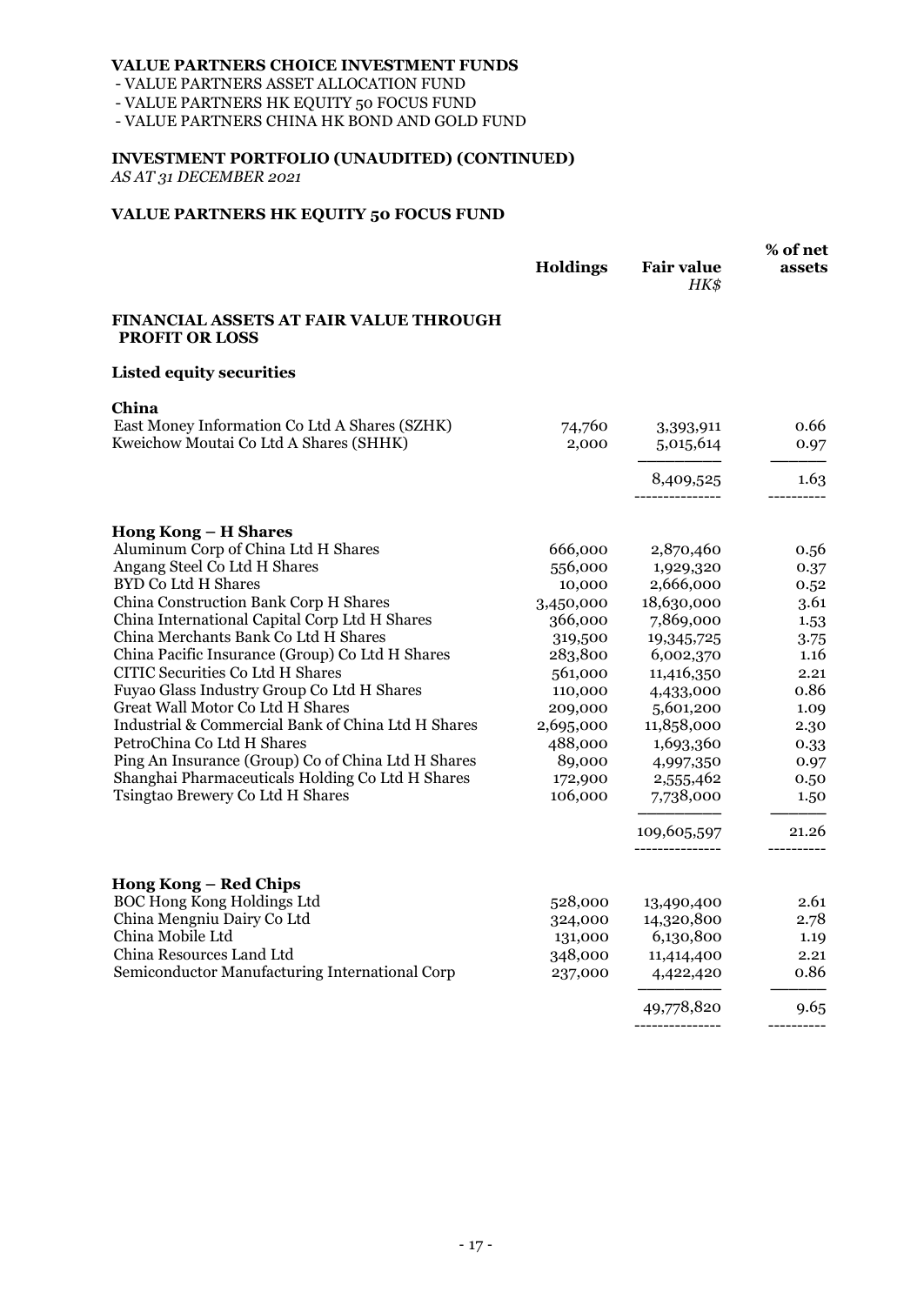- VALUE PARTNERS ASSET ALLOCATION FUND

- VALUE PARTNERS HK EQUITY 50 FOCUS FUND

- VALUE PARTNERS CHINA HK BOND AND GOLD FUND

# **INVESTMENT PORTFOLIO (UNAUDITED) (CONTINUED)**

*AS AT 31 DECEMBER 2021*

#### **VALUE PARTNERS HK EQUITY 50 FOCUS FUND (CONTINUED)**

|                 |                   | % of net |
|-----------------|-------------------|----------|
| <b>Holdings</b> | <b>Fair value</b> | assets   |
|                 | HK\$              |          |

#### **FINANCIAL ASSETS AT FAIR VALUE THROUGH PROFIT OR LOSS (CONTINUED)**

#### **Listed equity securities (Continued)**

| <b>Hong Kong - Others</b>                   |           |            |       |
|---------------------------------------------|-----------|------------|-------|
| AIA Group Ltd                               | 472,400   | 37,130,640 | 7.20  |
| Alibaba Group Holding Ltd                   | 169,600   | 20,165,440 | 3.91  |
| Alibaba Health Information Technology Ltd   | 300,000   | 1,977,000  | 0.38  |
| <b>ANTA Sports Products Ltd</b>             | 64,800    | 7,575,120  | 1.47  |
| Bilibili Inc                                | 3,988     | 1,430,097  | 0.28  |
| China Conch Venture Holdings Ltd            | 200,000   | 7,620,000  | 1.48  |
| China Education Group Holdings Ltd          | 213,000   | 2,696,580  | 0.52  |
| Chow Tai Fook Jewellery Group Ltd           | 209,000   | 2,930,180  | 0.57  |
| CK Asset Holdings Ltd                       | 147,500   | 7,249,625  | 1.41  |
| CK Hutchison Holdings Ltd                   | 125,000   | 6,287,500  | 1.22  |
| <b>CLP</b> Holdings Ltd                     | 71,500    | 5,630,625  | 1.09  |
| <b>ENN Energy Holdings Ltd</b>              | 65,000    | 9,542,000  | 1.85  |
| Galaxy Entertainment Group Ltd              | 81,000    | 3,272,400  | 0.63  |
| Hong Kong Exchanges & Clearing Ltd          | 36,900    | 16,804,260 | 3.26  |
| <b>HSBC Holdings PLC</b>                    | 495,600   | 23,243,640 | 4.51  |
| Huazhu Group Ltd                            | 96,000    | 2,798,400  | 0.54  |
| <b>Innovent Biologics Inc</b>               | 60,500    | 2,919,125  | 0.57  |
| <b>JD.com</b> Inc                           | 45,600    | 12,494,400 | 2.42  |
| Li Ning Co Ltd                              | 111,500   | 9,516,525  | 1.85  |
| Logan Group Co Ltd                          | 1,001,000 | 5,965,960  | 1.16  |
| Meituan                                     | 103,100   | 23,238,740 | 4.51  |
| NetEase Inc                                 | 42,600    | 6,709,500  | 1.30  |
| New World Development Co Ltd                | 181,000   | 5,583,850  | 1.08  |
| Poly Property Services Co Ltd H Shares      | 57,400    | 3,518,620  | 0.68  |
| Shanghai Junshi Biosciences Co Ltd H Shares | 53,000    | 3,074,000  | 0.60  |
| Shenzhou International Group Holdings Ltd   | 18,100    | 2,713,190  | 0.53  |
| Sino Biopharmaceutical Ltd                  | 617,000   | 3,368,820  | 0.65  |
| Sunny Optical Technology (Group) Co Ltd     | 37,400    | 9,222,840  | 1.79  |
| Techtronic Industries Co Ltd                | 94,000    | 14,588,800 | 2.83  |
| <b>Tencent Holdings Ltd</b>                 | 98,600    | 45,040,480 | 8.73  |
| WuXi AppTec Co Ltd H Shares                 | 21,300    | 2,875,500  | 0.56  |
| Wuxi Biologics Cayman Inc                   | 75,500    | 6,987,525  | 1.35  |
| Xiaomi Corp                                 | 442,000   | 8,353,800  | 1.62  |
| ZTO Express (Cayman) Inc                    | 18,850    | 4,079,140  | 0.79  |
|                                             |           | 206.601000 | 60.91 |

326,604,322 63.34 ---------------- ----------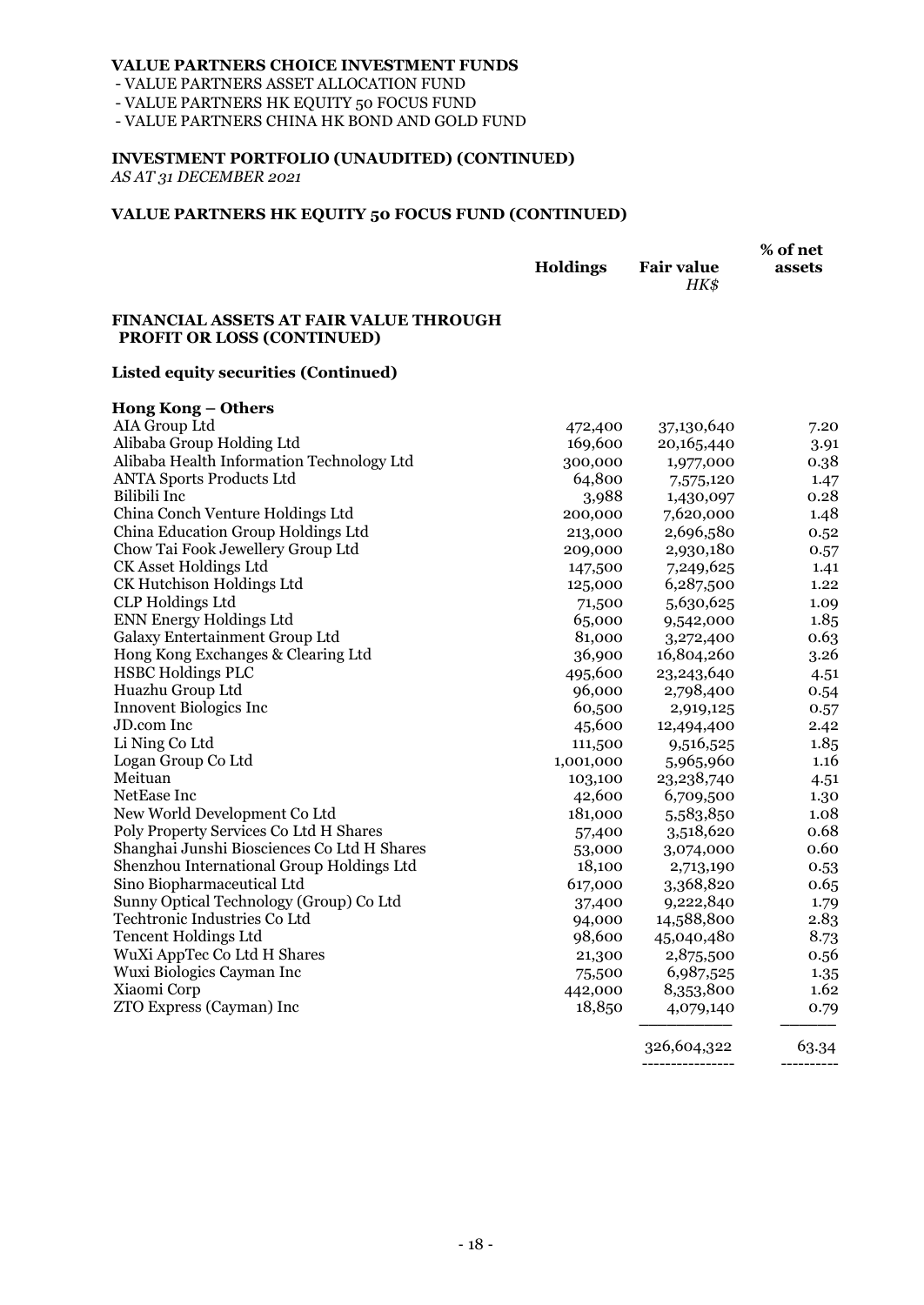- VALUE PARTNERS ASSET ALLOCATION FUND

- VALUE PARTNERS HK EQUITY 50 FOCUS FUND

- VALUE PARTNERS CHINA HK BOND AND GOLD FUND

# **INVESTMENT PORTFOLIO (UNAUDITED) (CONTINUED)**

*AS AT 31 DECEMBER 2021*

### **VALUE PARTNERS HK EQUITY 50 FOCUS FUND (CONTINUED)**

|                                                                                    | <b>Holdings</b> | <b>Fair value</b><br>HK\$ | % of net<br>assets |
|------------------------------------------------------------------------------------|-----------------|---------------------------|--------------------|
| <b>FINANCIAL ASSETS AT FAIR VALUE THROUGH</b><br><b>PROFIT OR LOSS (CONTINUED)</b> |                 |                           |                    |
| Financial assets at fair value through profit or loss                              |                 | 494,398,264               | 95.88              |
| Cash and cash equivalents<br>Other net liabilities                                 |                 | 21,891,891<br>(661,310)   | 4.25<br>(0.13)     |
| <b>Total net assets</b>                                                            |                 | 515,628,845               | 100.00             |
| Total investments, at cost (inclusive of<br>transaction cost)                      |                 | 502,258,522               |                    |

Note: Investments are accounted for on a trade date basis.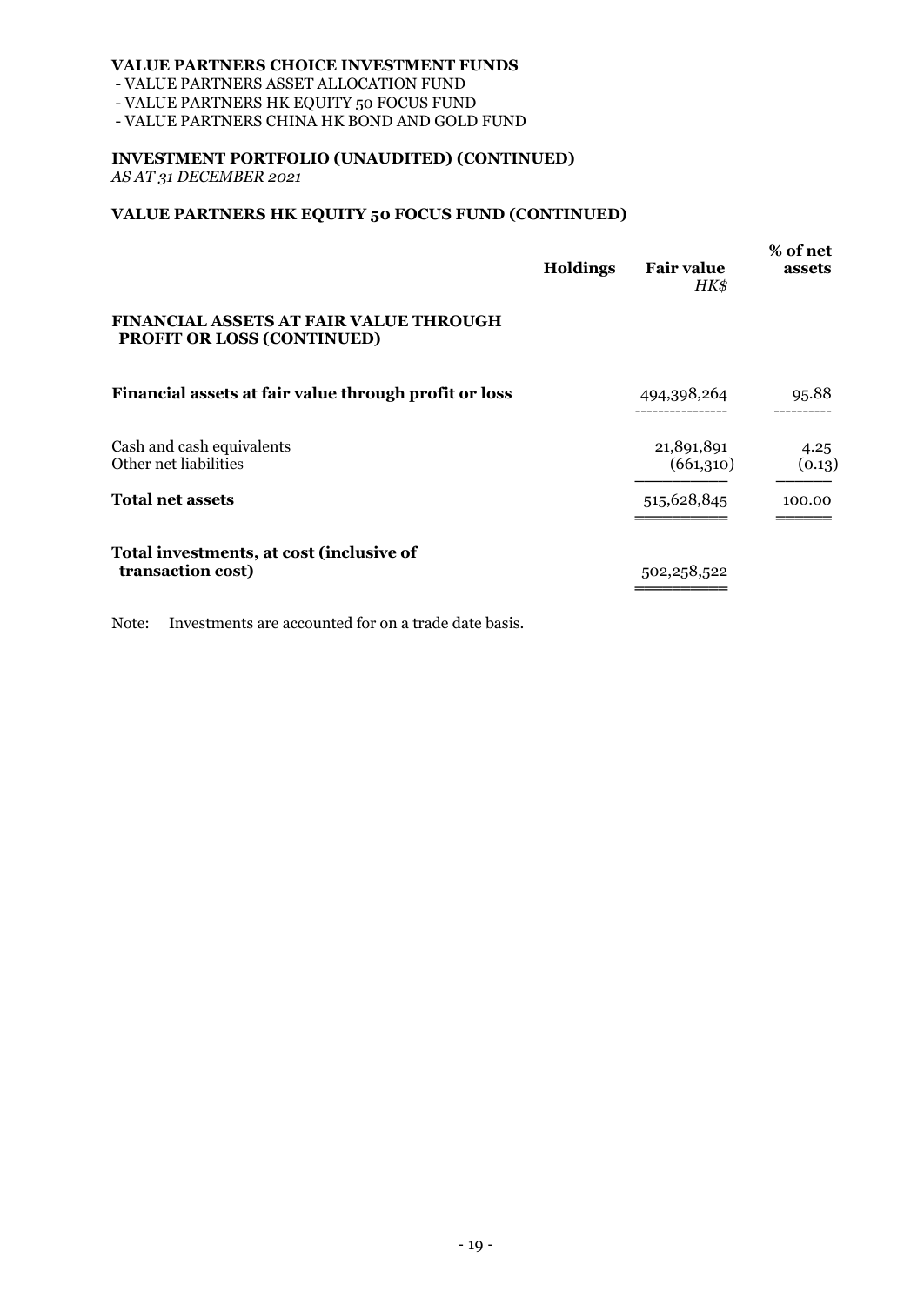- VALUE PARTNERS ASSET ALLOCATION FUND

- VALUE PARTNERS HK EQUITY 50 FOCUS FUND

- VALUE PARTNERS CHINA HK BOND AND GOLD FUND

### **INVESTMENT PORTFOLIO (UNAUDITED) (CONTINUED)**

*AS AT 31 DECEMBER 2021*

#### **VALUE PARTNERS CHINA HK BOND AND GOLD FUND**

|                                                                                                  | Holdings   | <b>Fair value</b><br>HK\$ | % of net<br>assets |
|--------------------------------------------------------------------------------------------------|------------|---------------------------|--------------------|
| FINANCIAL ASSETS AT FAIR VALUE THROUGH<br><b>PROFIT OR LOSS</b>                                  |            |                           |                    |
| <b>Listed investment funds</b>                                                                   |            |                           |                    |
| <b>Hong Kong</b>                                                                                 |            |                           |                    |
| Value Gold ETF                                                                                   | 609,400    | 26,447,960                | 9.93               |
| <b>Quoted debt securities</b>                                                                    |            |                           |                    |
| <b>Hong Kong Dollar</b>                                                                          |            |                           |                    |
| Airport Authority 1.9% 11/19/2030                                                                | 10,000,000 | 9,641,484                 | 3.62               |
| China Overseas Finance Cayman VIII Ltd 2.9% 1/15/2025                                            | 3,000,000  | 3,085,280                 | 1.16               |
| CK Property Finance (MTN) Ltd 2.25% 8/25/2022                                                    | 2,000,000  | 2,026,542                 | 0.76               |
| HKCG Finance Ltd 4.25% 6/3/2024                                                                  | 9,000,000  | 9,662,428                 | 3.63               |
| Hongkong Electric Finance Ltd 2.55% 8/1/2028                                                     | 9,000,000  | 9,272,513                 | 3.48               |
| Hongkong Land Notes Co Ltd/The 2.9% 7/2/2035<br>Sun Hung Kai Properties Capital Market Ltd 3.23% | 4,000,000  | 4,082,045                 | 1.53               |
| 1/10/2023                                                                                        | 5,000,000  | 5,165,697                 | 1.94               |
| Sun Hung Kai Properties Capital Market Ltd 4%                                                    |            |                           |                    |
| 4/16/2024                                                                                        | 8,500,000  | 9,074,168                 | 3.41               |
| Swire Pacific MTN Financing Ltd 2.6% 7/21/2028                                                   | 4,000,000  | 4,102,635                 | 1.54               |
| Swire Pacific MTN Financing Ltd 2.7% 6/30/2027                                                   | 2,000,000  | 2,049,016                 | 0.77               |
| Swire Pacific MTN Financing Ltd 3.15% 11/15/2022                                                 | 2,000,000  | 2,055,092                 | 0.77               |
| Swire Properties MTN Financing Ltd 2.4% 6/18/2027                                                | 2,000,000  | 2,018,588                 | 0.76               |
| Wharf REIC Finance (BVI) 2.1% 3/16/2027                                                          | 6,000,000  | 6,007,023                 | 2.26               |
| Wharf REIC Finance (BVI) 2.8% 1/23/2030                                                          | 5,000,000  | 5,221,244                 | 1.96               |
| Wharf REIC Finance (BVI) 3.07% 1/22/2028                                                         | 4,000,000  | 4,274,175                 | 1.60               |
|                                                                                                  |            | 77,737,930                | 29.19              |
| <b>United States Dollar</b>                                                                      |            |                           |                    |
| Airport Authority Hong Kong 3.45% 2/21/2029                                                      | 600,000    | 5,220,536                 | 1.96               |
| BOC Aviation Ltd 2.75% 12/2/2023                                                                 | 1,000,000  | 7,994,804                 | 3.00               |
| Bright Galaxy International Ltd 3.25% 7/15/2026                                                  | 500,000    | 3,874,647                 | 1.46               |
| Chalco Hong Kong Investment Co Ltd 2.1% 7/28/2026                                                | 1,000,000  | 7,698,997                 | 2.89               |
| Chengdu Communications Investment Group Co Ltd                                                   |            |                           |                    |
| 4.75% 12/13/2027                                                                                 | 1,000,000  | 8,161,806                 | 3.06               |
| Chinalco Capital Holdings Ltd 2.125% 6/3/2026                                                    | 500,000    | 3,833,624                 | 1.44               |
| Chouzhou International Investment Ltd 4% 2/18/2025                                               | 1,500,000  | 12,104,741                | 4.54               |
| Foxconn (Far East) Ltd 2.5% 10/28/2030                                                           | 1,000,000  | 7,807,214                 | 2.93               |
| Fujian Zhanglong Group Co Ltd 3.45% 12/19/2023                                                   | 1,000,000  | 8,032,694                 | 3.02               |
| Hangzhou Fuyang Chengtou Group HK Ltd 3.2%                                                       |            |                           |                    |
| 6/25/2026                                                                                        | 500,000    | 3,890,853                 | 1.46               |
| Hongkong Electric Finance Ltd 2.25% 6/9/2030                                                     | 300,000    | 2,329,955                 | 0.87               |
| Hysan MTN Ltd 2.82% 9/4/2029                                                                     | 1,000,000  | 8,093,585                 | 3.04               |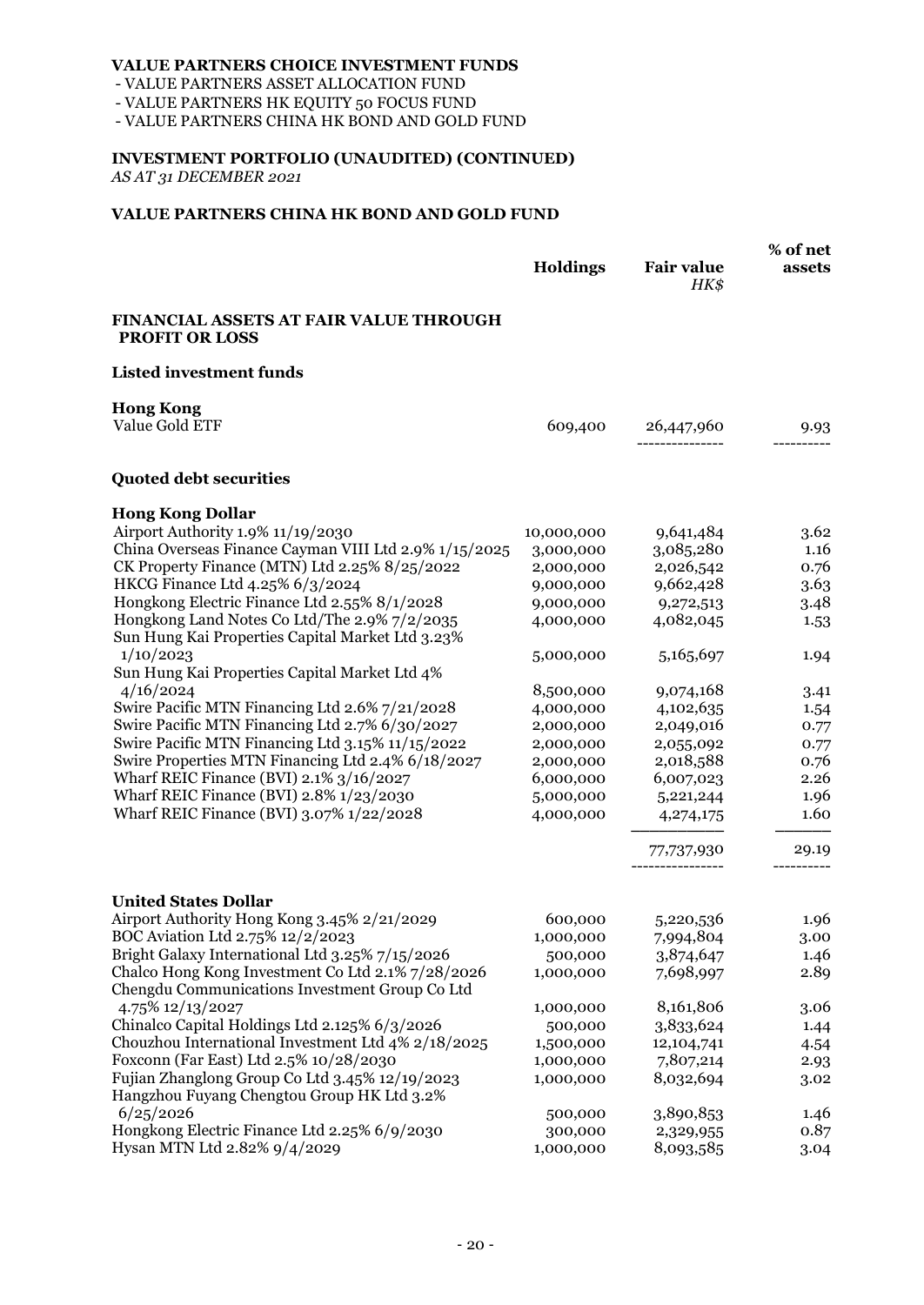- VALUE PARTNERS ASSET ALLOCATION FUND

- VALUE PARTNERS HK EQUITY 50 FOCUS FUND

- VALUE PARTNERS CHINA HK BOND AND GOLD FUND

# **INVESTMENT PORTFOLIO (UNAUDITED) (CONTINUED)**

*AS AT 31 DECEMBER 2021*

### **VALUE PARTNERS CHINA HK BOND AND GOLD FUND (CONTINUED)**

|                                                                             | Holdings  | <b>Fair value</b><br>HK\$ | % of net<br>assets |
|-----------------------------------------------------------------------------|-----------|---------------------------|--------------------|
| <b>FINANCIAL ASSETS AT FAIR VALUE THROUGH</b><br>PROFIT OR LOSS (CONTINUED) |           |                           |                    |
| <b>Quoted debt securities (Continued)</b>                                   |           |                           |                    |
| <b>United States Dollar (Continued)</b>                                     |           |                           |                    |
| Meituan 3.05% 10/28/2030                                                    | 500,000   | 3,645,976                 | 1.37               |
| MTR Corp Ltd 1.625% 8/19/2030                                               | 700,000   | 5,331,683                 | 2.00               |
| Nanjing Yangzi State-owned Investment Group Co Ltd                          |           |                           |                    |
| 3.625% 12/5/2022                                                            | 1,290,000 | 10,246,340                | 3.85               |
| PLDT Inc 2.5% 1/23/2031                                                     | 250,000   | 1,952,871                 | 0.73               |
| State Grid Overseas Investment (BVI) Ltd 1.125%                             |           |                           |                    |
| 9/8/2026                                                                    | 600,000   | 4,574,004                 | 1.72               |
| TCL Technology Investments Ltd 1.875% 7/14/2025                             | 300,000   | 2,306,688                 | 0.87               |
| Tencent Holdings Ltd 2.39% 6/3/2030                                         | 1,800,000 | 13,786,957                | 5.18               |
| Vigorous Champion International Ltd 2.75% 6/2/2025                          | 900,000   | 7,015,058                 | 2.63               |
| Weibo Corp 3.5% 7/5/2024                                                    | 500,000   | 4,076,054                 | 1.53               |
| Yinchuan Tonglian Capital Investment Operation Co Ltd                       |           |                           |                    |
| 4.45% 6/10/2023                                                             | 1,000,000 | 7,280,090                 | 2.73               |
| Yongda Investment Ltd 2.25% 6/16/2025                                       | 750,000   | 5,837,591                 | 2.19               |
|                                                                             |           |                           |                    |
|                                                                             |           | 145,096,768               | 54.47              |
| Financial assets at fair value through profit or loss                       |           | 249,282,658               | 93.59              |
|                                                                             |           | ----------------          | ----------         |
| Cash and cash equivalents                                                   |           | 37, 271, 167              | 13.99              |
| Other net liabilities                                                       |           | (20, 192, 149)            | (7.58)             |
| <b>Total net assets</b>                                                     |           | 266,361,676               | 100.00             |
| Total investments, at cost (inclusive of                                    |           |                           |                    |
| transaction cost)                                                           |           | 243,114,444               |                    |
|                                                                             |           |                           |                    |

Note: Investments are accounted for on a trade date basis.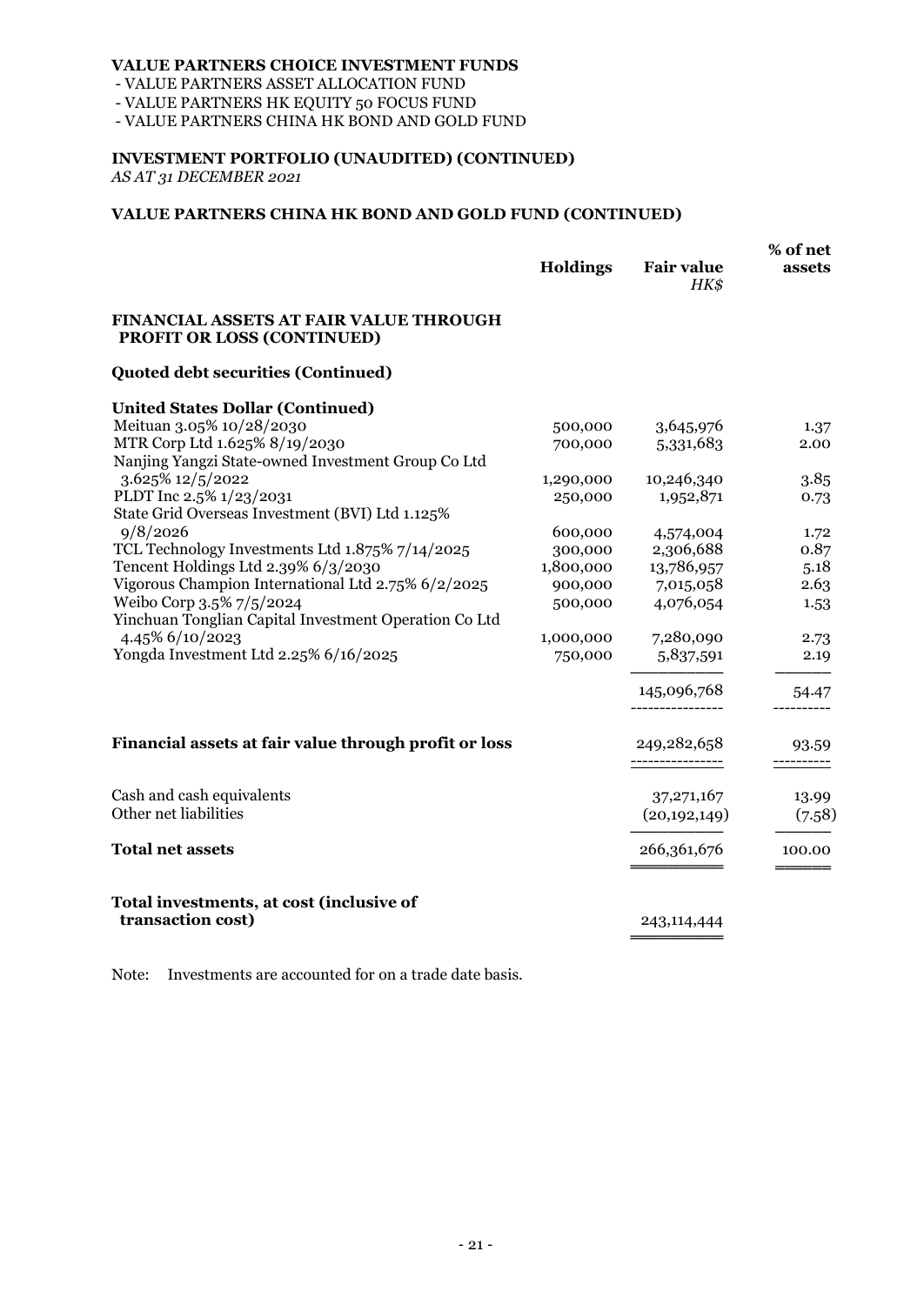- VALUE PARTNERS ASSET ALLOCATION FUND

- VALUE PARTNERS HK EQUITY 50 FOCUS FUND

- VALUE PARTNERS CHINA HK BOND AND GOLD FUND

### **INVESTMENT PORTFOLIO MOVEMENT (UNAUDITED)**

*FOR THE PERIOD ENDED 31 DECEMBER 2021*

### **VALUE PARTNERS ASSET ALLOCATION FUND**

|                                                       | % of net assets |            |
|-------------------------------------------------------|-----------------|------------|
|                                                       | 31.12.2021      | 30.06.2021 |
| Financial assets at fair value through profit or loss |                 |            |
| Approved pooled investment funds                      |                 |            |
| Hong Kong                                             | 97.53           | 100.03     |
| Total investment, net                                 | 97.53           | 100.03     |
| <b>VALUE PARTNERS HK EQUITY 50 FOCUS FUND</b>         |                 |            |
|                                                       | % of net assets |            |
|                                                       | 31.12.2021      | 30.06.2021 |
| Financial assets at fair value through profit or loss |                 |            |
| <b>Listed equity securities</b>                       |                 |            |
| China                                                 | 1.63            | 1.69       |
| Hong Kong                                             |                 |            |
| - H Shares                                            | 21.26           | 19.99      |
| - Red Chips                                           | 9.65            | 9.84       |
| - Others                                              | 63.34           | 63.90      |

| Total investment, net | 95.88<br>====== | 95.42<br>===== |
|-----------------------|-----------------|----------------|

- Others 63.34 63.90